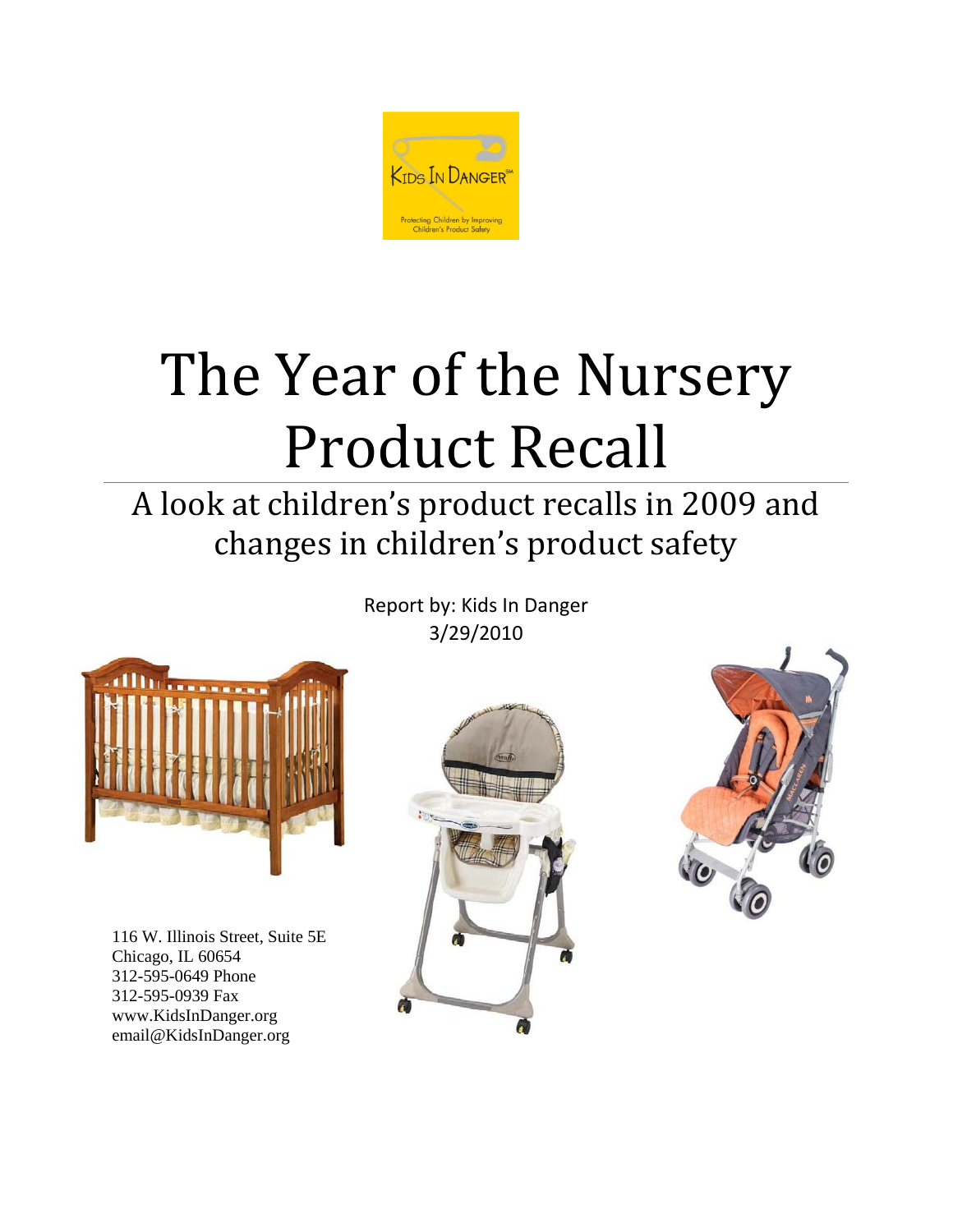#### **Executive Summary**

Since 2002, Kids In Danger (KID) has released an annual report detailing children's product recalls throughout the previous year. This year's report examines children's product recalls in 2009 and recall accountability in terms of actions taken by the U.S. Consumer Product Safety Commission (CPSC) towards violators of product safety regulations.

Findings of the report include:

- Forty-one percent (143) of the products recalled by CPSC were children's products.
- For the first time, nursery products were the most-recalled category with 28% of children's recalls.
- There were six recalls of 1 million or more units, totaling over 21 million units of recalled children's products.
- Nursery products had the most injuries prior to recall. Evenflo's Envision High Chairs were the product with the most injuries prior to recall (54).
- There were nine deaths reported prior to recall in these products. Seven of the deaths occurred in sleep environment products, while one involved a toy and another involved clothing.
- Twenty sleep environment products were recalled, including four drop-side cribs that led to the deaths of five infants.
- CPSC imposed a total of \$30.7 million in fines for companies who violated safety regulations, mostly for excessive lead in toys and drawstrings in children's clothing.

KID recommends:

- CPSC should continue working on the public database required by the Consumer Product Safety Improvement Act (CPSIA) so that consumers have access to important information they need to keep children safe.
- Congress should require annual reports on recalls and their effectiveness.
- CPSC should require more aggressive outreach by companies following a recall, and require a replacement product or refund.
- CPSC should continue their work on mandatory standards for durable infant and toddler products.

KID concludes these findings with suggestions for parents and caregivers including: checking www.cpsc.gov for recall reports, spreading the word to family and friends, and staying updated with www.KidsInDanger.org. The full report is available for download at www.KidsInDanger.org or by calling KID at 312.595.0649.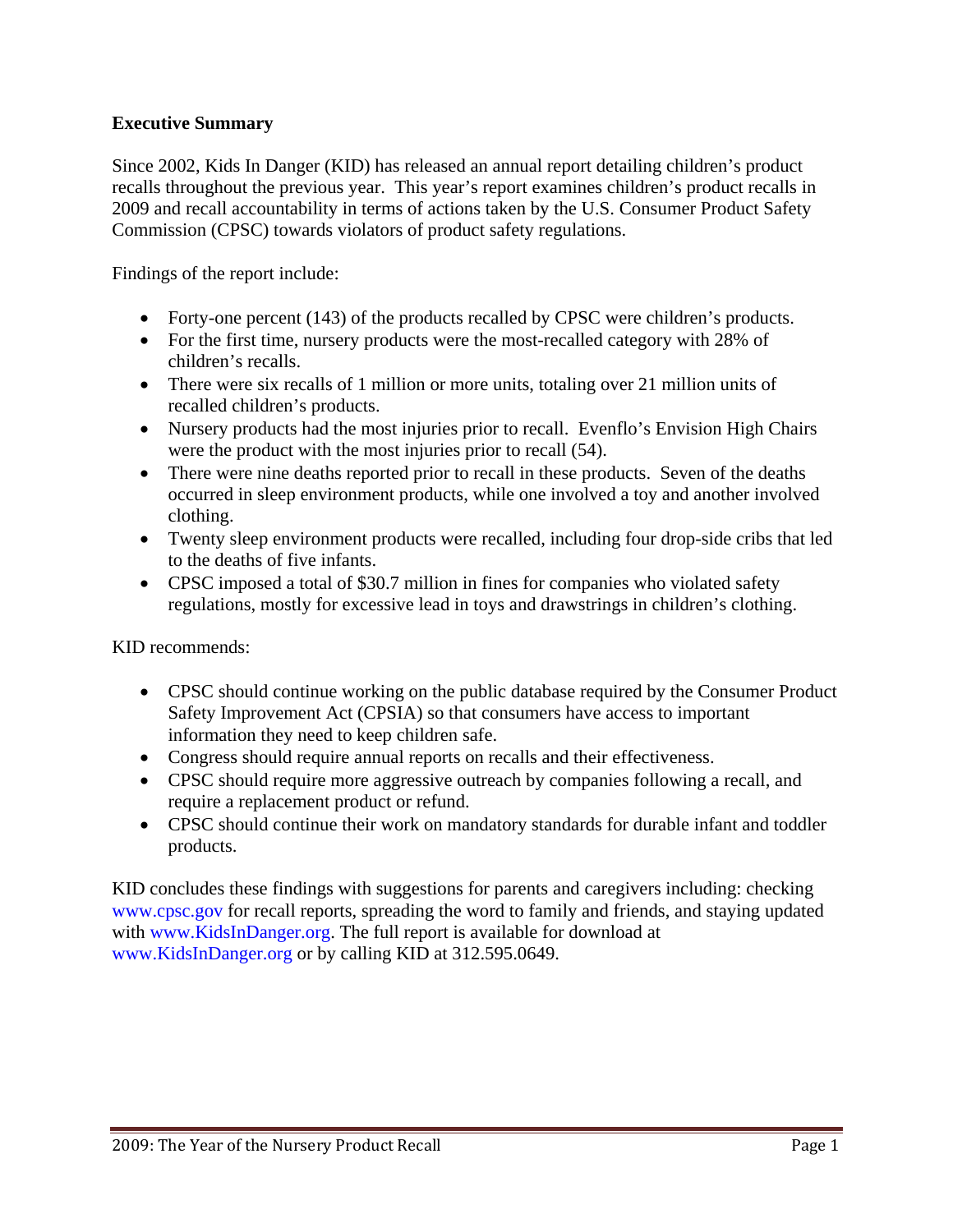# **Contents**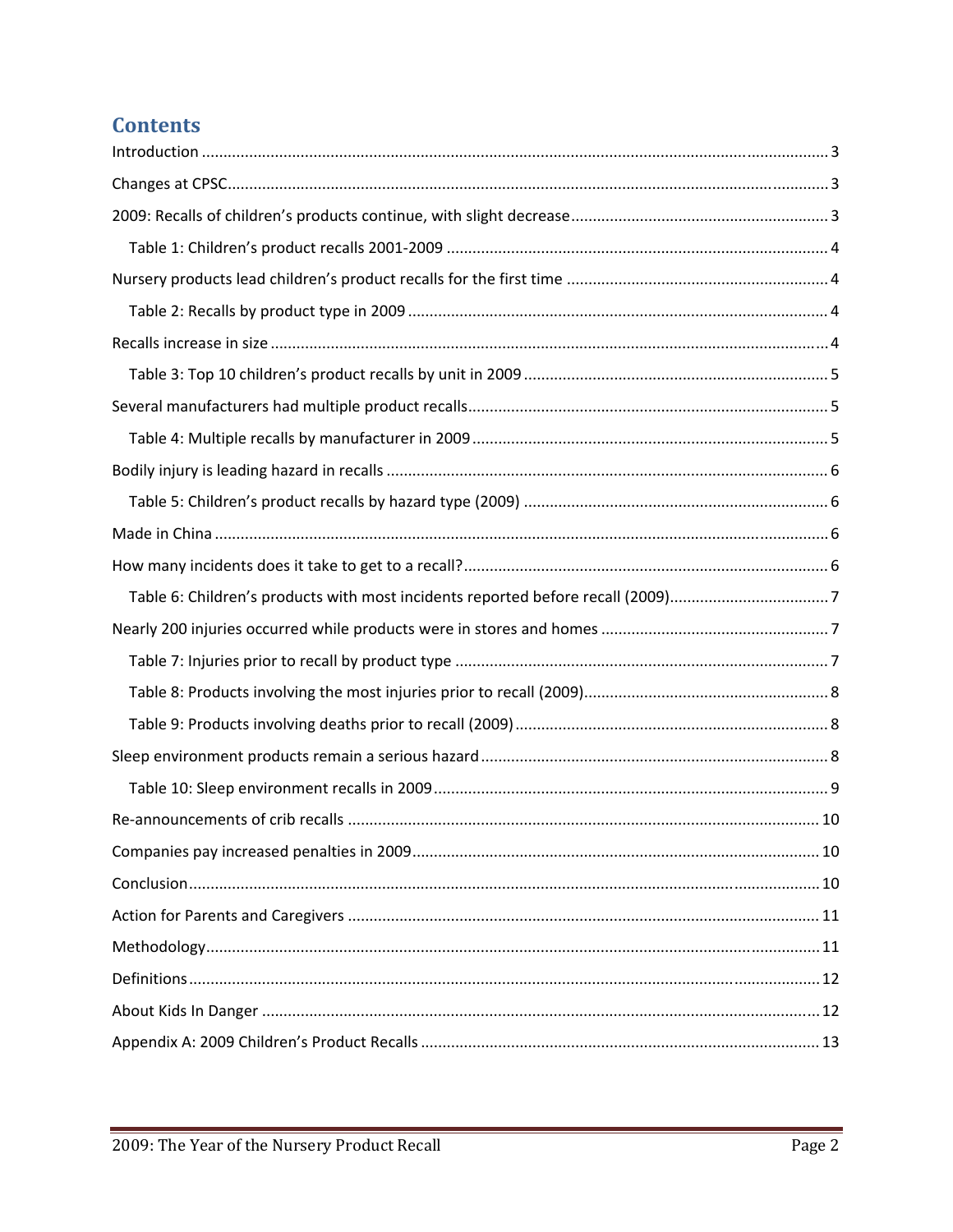# **Introduction**

Kids In Danger's (KID) annual children's product hazard reports examine data and trends in children's products that have been recalled by the U.S. Consumer Product Safety Commission (CPSC) each year. The report for 2009 reveals some consistent trends from previous years, but also highlights new hazards, including nursery products and children's clothing. Nursery products were the most-recalled product category in 2009, including several dangerous sleep environment products such as drop-side cribs and baby hammocks that caused five infant deaths. CPSC's response in the wake of the two biggest years for children's product recalls (2007 and 2008) is discussed as well.

# **Changes at CPSC**

CPSC experienced a year of new beginnings in 2009. In June, Inez Tenenbaum was confirmed as the new chair of CPSC. Ms. Tenenbaum was chosen by President Obama and received full senate confirmation. In August, two additional commissioners were confirmed, giving the CPSC a total of five commissioners to better carry out the agency's mission to oversee product safety for all consumers.

Notably, August 14, 2009 marked the Consumer Product Safety Improvement Act's (CPSIA) one-year anniversary and the effective date for several new provisions of the Act. Total allowable lead content dropped from 600 parts per million to 300 ppm. CPSC's limit on civil penalties for companies in violation of safety standards rose from \$1.8 million to \$15 million. New tracking labels will be included on children's products to help both consumers and manufacturers react efficiently in the event of a recall. Finally, the catalog labeling provision will require warning labels to be included on children's products in print catalogs and on the internet.

In addition, in 2009 CPSC began their work promulgating mandatory standards for durable infant and toddler products including bath seats, walkers, toddler beds, bassinets and cribs. Mandatory standards and other requirements of CPSIA will address many of the hazards seen in this year's recalls.

In August, KID had the opportunity to testify at CPSC's public hearing regarding the agency's priorities and agenda for Fiscal Year 2011. KID's testimony called for increased transparency, stronger mandatory standards for juvenile products, and better recall effectiveness.

#### **2009: Recalls of children's products continue, with slight decrease**

In 2009, the CPSC recalled 346 products, 143 of which were children's products, including toys, cribs, strollers, clothing, and outdoor & sports products. With a rate of over 2.7 recalled children's products per week, recalls slowed in 2009 compared with the previous two years. However, this rate is still higher than any year prior to 2007. In total, 21,124,551 children's product units were recalled in 2009.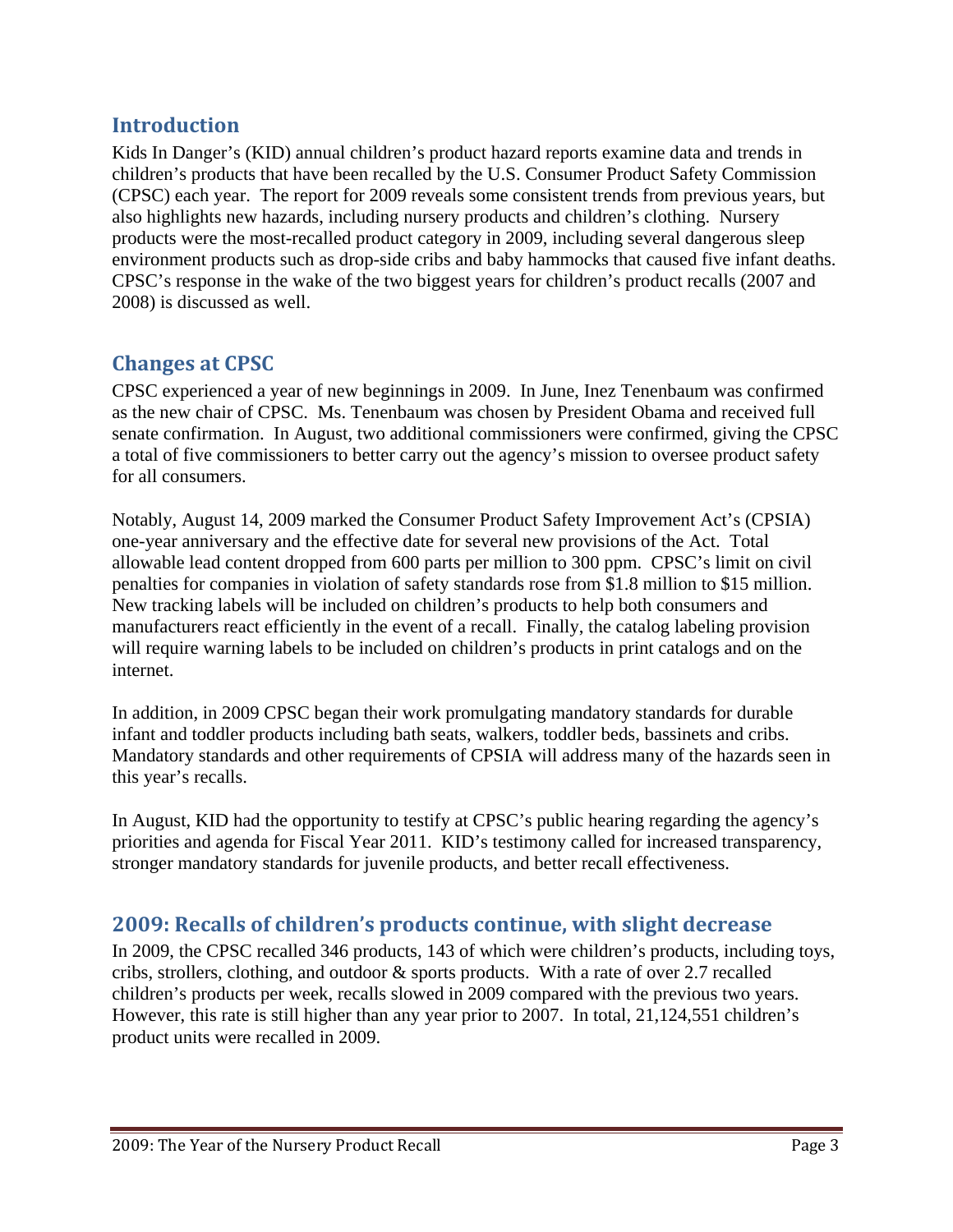| Year | <b>Total Recalls</b> | <b>Total Children's</b><br><b>Product Recalls</b> | % Children's<br><b>Product Recalls</b> | <b>Units of Recalled</b><br><b>Children's Products</b> |
|------|----------------------|---------------------------------------------------|----------------------------------------|--------------------------------------------------------|
| 2009 | 346                  | 143                                               | 41%                                    | 21,124,551                                             |
| 2008 | 394                  | 190                                               | 48%                                    | 18,730,715                                             |
| 2007 | 448                  | 231                                               | 52%                                    | 46,562,901                                             |
| 2006 | 318                  | 111                                               | 35%                                    | 18,967,210                                             |
| 2005 | 329                  | 123                                               | 37%                                    | 27,891,188                                             |
| 2004 | 277                  | 87                                                | 31%                                    | 156,169,990                                            |
| 2003 | 214                  | 66                                                | 31%                                    | 6,140,691                                              |
| 2002 | 210                  | 90                                                | 43%                                    | 11,155,631                                             |
| 2001 | 214                  | 118                                               | 55%                                    | 22,992,667                                             |

#### **Table 1: Children's product recalls 20012009**

#### **Nursery products lead children's product recalls for the first time**

Nursery products and clothing surpassed toys in 2009 as the leading recalled product types. Toys had been the most recalled product category each year from 2001-2008. In 2009, nursery products – cribs, playpens, strollers, high chairs, and pacifiers for example – accounted for 28% of children's product recalls and 12% of all recalls. Most nursery products were recalled due to entrapment, bodily injury (fall), and choking hazards. Clothing represented 27% of children's product recalls. Clothing posed strangulation and choking hazards due to drawstrings and small parts in most cases. Toy recalls have declined from 41% to 24% of recalls from 2008 to 2009. Most toy recalls present lead poisoning and choking hazards due to small parts. For the first time, CPSC recalled a toy for the presence of phthalates, a substance banned through CPSIA.

| <b>Type of Recall</b>     | # Recalls | % of Total<br><b>Recalls</b> | % of Children's<br><b>Product Recalls</b> | # of Units |
|---------------------------|-----------|------------------------------|-------------------------------------------|------------|
| All Recalls               | 346       | 100%                         |                                           |            |
| <b>Children's Recalls</b> | 143       | 41%                          | 100%                                      | 21,124,551 |
| Nursery                   | 40        | 12%                          | 28%                                       | 12,203,335 |
| Clothing                  | 39        | 11%                          | 27%                                       | 2,452,890  |
| <b>Toys</b>               | 35        | 10%                          | 24%                                       | 4,711,140  |
| Outdoor & Sports          | 16        | 5%                           | 11%                                       | 676,200    |
| Jewelry                   | 6         | 2%                           | 4%                                        | 118,236    |
| Art & School Supplies     | 4         | 1%                           | 3%                                        | 941,500    |
| Furniture                 | 4         | 1%                           | 3%                                        | 22,850     |

#### **Table 2: Recalls by product type in 2009**

#### **Recalls increase in size**

In 2009, there were six recalls of 1 million or more units and ten recalls at least 600,000 units. At the top of the list was a 4-million-unit recall for Aqua-Leisure inflatable baby floats whose leg straps can tear, posing a drowning risk to children. Stork Craft's recall of over 2 million cribs was prompted by the tragic deaths of four infants due to entrapment and strangulation from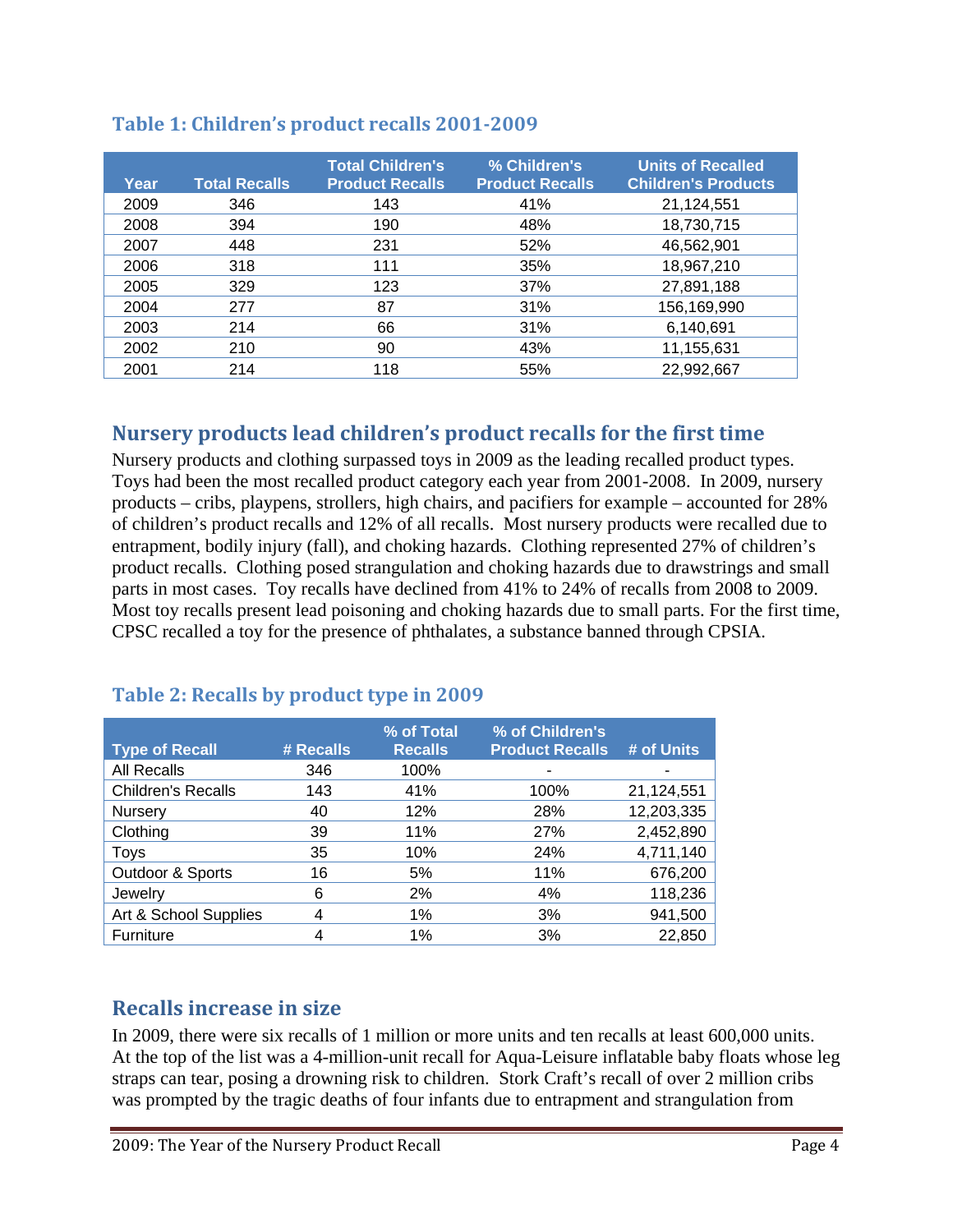faulty drop-side hardware. Other hazards in the largest-unit recalls include bodily injury (fall and laceration) and choking.

| <b>Product</b>                                | <b>Manufacturer</b>                      | # Injuries    | <b>Hazard</b>                       | # Units   |
|-----------------------------------------------|------------------------------------------|---------------|-------------------------------------|-----------|
| Inflatable Baby Floats                        | Agua-Leisure Industries                  | 0             | Drowning                            | 4,000,000 |
| Drop-Side Cribs                               | <b>Stork Craft Manufacturing</b><br>Inc. | 35 (4 deaths) | Bodily Injury (fall),<br>Entrapment | 2,100,000 |
| Little Tikes™ Workshops Sets &<br>Trucks      | Little Tikes                             |               | Choking                             | 1,600,000 |
| Buster Brown & Co.'s Clog<br>Children's Shoes | <b>Brown Shoe Company</b><br>Inc.        | 0             | Chokina                             | 1,400,000 |
| Kolcraft Play Yards                           | Kolcraft Enterprises Inc.                | 21            | Bodily Injury (fall)                | 1,000,000 |
| Maclaren Umbrella Strollers                   | Maclaren USA Inc.                        | 12            | Bodily Injury (laceration)          | 1,000,000 |
| Solar System Kits & DNA Kits                  | FloraCraft Corp.                         | 0             | Lead Poisoning                      | 930,000   |
| State Farm Good Neigh Bears                   | State Farm                               | 0             | Choking                             | 827,000   |
|                                               |                                          |               |                                     |           |
| Envision <sup>™</sup> High Chairs             | Evenflo Co. Inc.                         | 54            | Bodily Injury (fall), Choking       | 643,000   |
| "Bobby Chupete" Pacifiers                     | Grand World Inc.                         | 0             | Choking                             | 641,000   |

#### **Table 3: Top 10 children's product recalls by unit in 2009**

# **Several manufacturers had multiple product recalls**

Fifteen manufacturers reported more than one recall and four manufacturers had three or more recalls. Dorel Juvenile Group and Evenflo Co. Inc. had five different product recalls each. Simplicity Inc./SFCA Inc. and The Land of Nod each had three separate recalls. The recalled products of these four companies created entrapment, fall, and choking hazards to children.

#### **Table 4: Multiple recalls by manufacturer in 2009**

| <b>Recalls</b><br># Units | <b>Hazards</b>                   | <b>Injuries</b> |
|---------------------------|----------------------------------|-----------------|
| 868,100                   | Bodily Injury (fall), Entrapment | 3               |
| 1,037,000                 | Bodily Injury (fall), Choking    | 74              |
| 625,000                   | Bodily Injury (fall), Entrapment | 5 (1 death)     |
| 3,650                     | Choking, Entrapment, Fall        | 0               |
| 560                       | Choking, Lead Poisoning          | 0               |
| 315,000                   | Choking                          | 0               |
| 152,450                   | Entrapment                       |                 |
| 19,600                    | Strangulation                    | 0               |
| 12,000                    | Strangulation                    | 0               |
| 4,900                     | Bodily Injury (fall), Entrapment |                 |
| 1,601,950                 | Bodily Injury (fall), Choking    |                 |
| 24,900                    | Choking                          | n               |
| 2,635,000                 | Bodily Injury (fall), Entrapment | 36 (4 deaths)   |
| 653,000                   | Bodily Injury (fall), Burn       | 4               |
| 2,900                     | Lead Poisoning                   | 0               |
|                           |                                  |                 |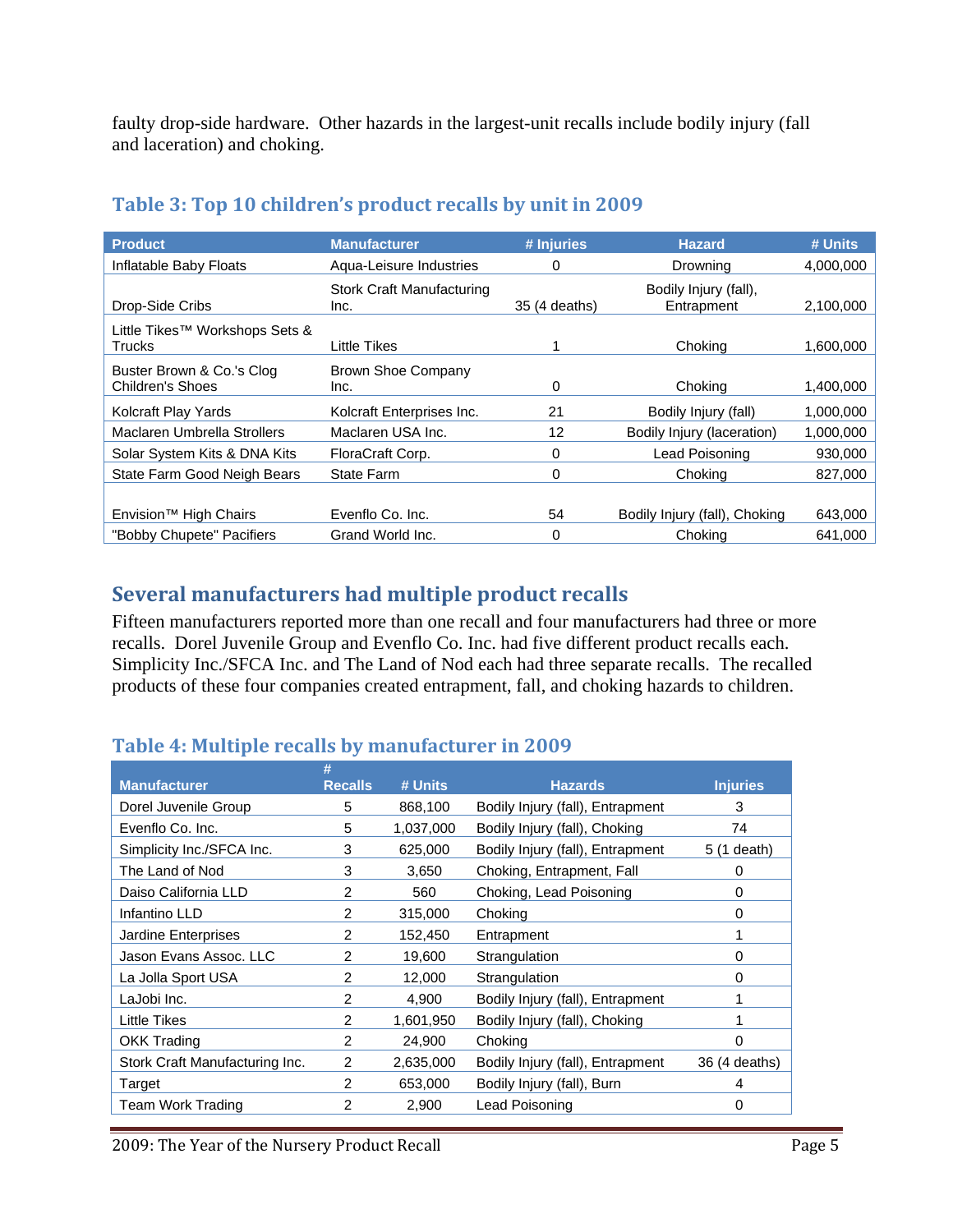# **Bodily injury is leading hazard in recalls**

In 2009, bodily injury (falls, laceration, and impact hazards) accounted for 29% of the hazards in children's product recalls, with 41 products recalled for this hazard, totaling over 11 million units. Choking represented 24% of hazards in recalls and poisoning represented 20%. This year saw a rise in recalls for strangulation hazards, up to 19%, largely due to drawstrings in children's clothing. Entrapment, particularly in sleep environments such as cribs, remains a serious risk representing 14% of hazards in children's product recalls.

| <b>Hazard</b>                | # of Recalls | % of Children's<br><b>Product</b><br><b>Recalls</b> | # of Units              | $%$ of<br><b>Recalled</b><br><b>Units</b> |
|------------------------------|--------------|-----------------------------------------------------|-------------------------|-------------------------------------------|
| Bodily Injury (fall, impact, |              |                                                     |                         |                                           |
| laceration)**<br>Choking     | 41<br>34     | 29%<br>24%                                          | 11,311,735<br>6,186,140 | 54%<br>29%                                |
| Poisoning                    | 28           | <b>20%</b>                                          | 1,464,006               | 7%                                        |
| Strangulation                | 27           | 19%                                                 | 665,020                 | 3%                                        |
| Entrapment                   | 20           | 14%                                                 | 3,742,135               | 18%                                       |
| Burn***                      |              | 5%                                                  | 899,100                 | 4%                                        |

# **Table 5: Children's product recalls by hazard type (2009)**

\*Note that % of recalls and % of recalled units add to more than 100% because some recalls had multiple hazards.

\*\*Includes one drowning hazard

\*\*\*Includes one electric shock hazard

# **Made in China**

While children's products on this year's recall list originated in 24 different countries, the majority once again came from China. Chinese factories made 105 recalled products, 73% of recalls. Recalled U.S.-made products increased in 2009 to 13 recalls, representing 9% of children's recalled products. Pakistan, Vietnam, India, and Colombia also had multiple recalls of products originating in their countries. Recalled products made in the USA included mostly clothing and outdoor & sports products such as swing sets, play sets, sweatshirts, and jackets that posed bodily injury and strangulation risks. Chinese-made products represented 88% of choking hazard recalls and 86% of poisoning hazard recalls.

#### **How many incidents does it take to get to a recall?**

In 2009 there were 4,616 incidents reported prior to recall for the 143 children's product recalls. This is more than double the number of incidents prior to recall in 2008. Reported incidents mean that a product has failed in a way that creates a hazard, or a consumer has reported the product as hazardous. Reported incidents can include injury and even death. This year Adventure Playsets waited to enact a recall of their wooden play sets until 1,400 incidents had been reported! The Simplicity Inc. recall of Rainforest Play Yards also included 1,350 incidents prior to recall. As detailed below, two companies received between 300 and 400 incident reports before they recalled their products, and four additional companies received between 100 and 300 incident reports before they too decided to recall their hazardous products.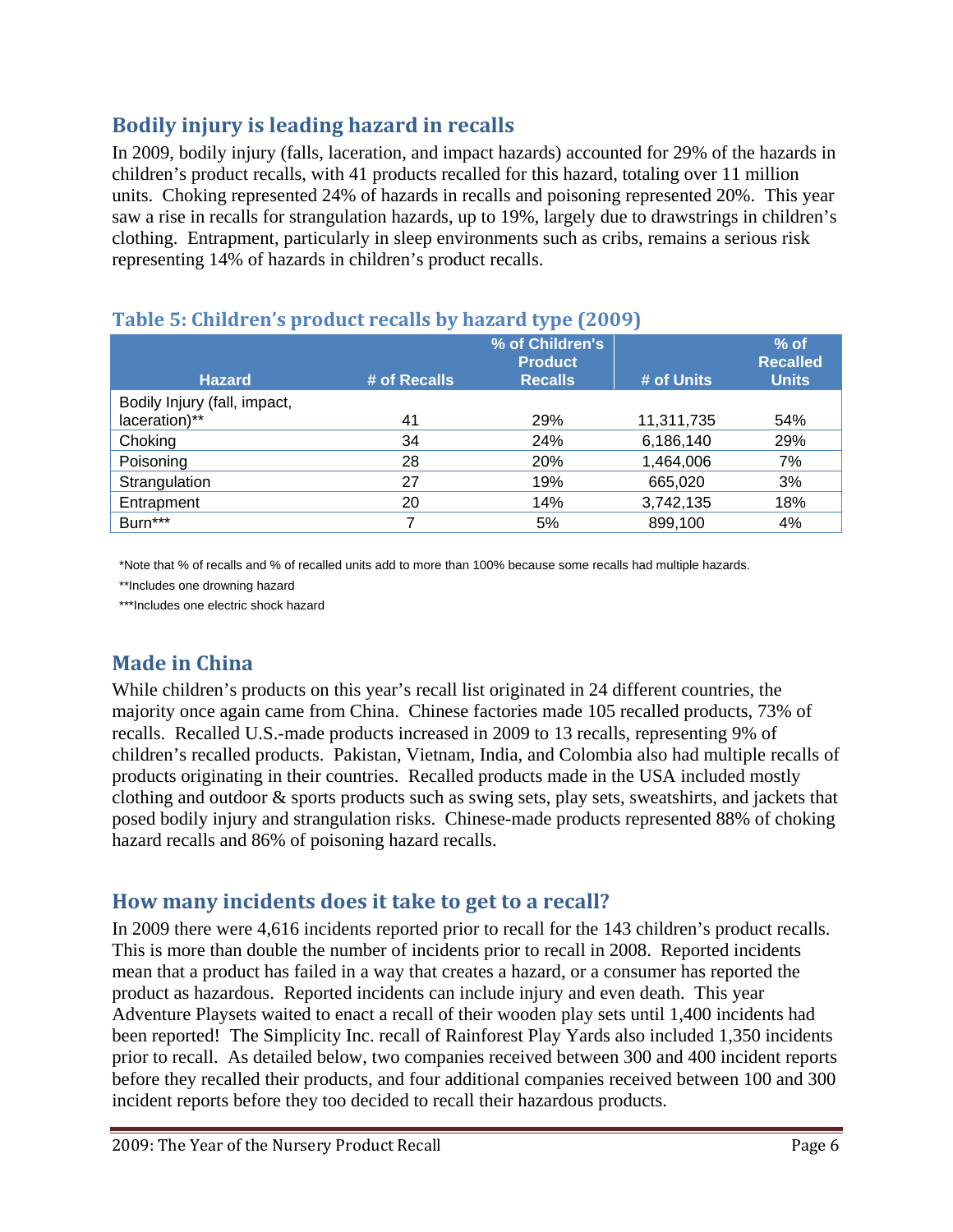# **Table 6: Children's products with most incidents reported before recall (2009)**

| <b>Manufacturer</b>              | <b>Product</b>                    | # Incidents | <b>Hazards</b>   |
|----------------------------------|-----------------------------------|-------------|------------------|
| <b>Adventure Playsets</b>        | <b>Wooden Play Sets</b>           | 1.400       | Fall             |
|                                  | Rainforest™ Portable Play         |             |                  |
| Simplicity Inc. & SFCA Inc.      | Yards                             | 1,350       | Fall, Entrapment |
| Kolcraft Enterprises Inc.        | Kolcraft Play Yards               | 347         | Fall             |
| Evenflo Co. Inc.                 | Envision <sup>™</sup> High Chairs | 333         | Fall, Choking    |
| <b>Skywalker Holdings LLC</b>    | 13-foot Square Trampolines        | 250         | Fall             |
| Evenflo Co. Inc.                 | Majestic <sup>™</sup> High Chairs | 161         | Fall, Choking    |
| Bugaboo Design & Sales           | <b>Bugaboo Bee Strollers</b>      | 121         | Bodily Injury    |
| <b>Stork Craft Manufacturing</b> |                                   |             |                  |
| Inc.                             | Drop-Side Cribs                   | 110         | Fall, Entrapment |
| Dorel Juvenile Group             | <b>Infant Car Seats/Carriers</b>  | 77          | Fall             |
| Infantino LLC                    | Infant Toys                       | 45          | Choking          |

# **Nearly 200 injuries occurred before public was alerted to the hazard**

Injuries from recalled children's products totaled 198 before these hazardous products were recalled. Seventeen percent of children's product recalls involved injuries prior to recall. Nursery products had the most recalls with prior injuries, 35%, followed by outdoor & sports products and furniture, each with 25% of their recalls involving injury prior to recall.

|                            |                |                                           | . .                                       |                                 |
|----------------------------|----------------|-------------------------------------------|-------------------------------------------|---------------------------------|
| <b>Type</b>                | <b>Recalls</b> | <b>Recalls</b><br>with<br><b>Injuries</b> | % of Recalls<br><b>Involving Injuries</b> | <b>Total</b><br><b>Injuries</b> |
| Children's<br>Recalls      | 143            | 25                                        | 17%                                       | 198                             |
| Nursery                    | 40             | 14 $(7$ deaths)                           | 35%                                       | 158                             |
| Clothing                   | 39             | (death)                                   | 3%                                        |                                 |
| Toys                       | 35             | $6(1$ death)                              | 17%                                       | 16                              |
| Outdoor &<br><b>Sports</b> | 16             | 4                                         | 25%                                       | 20                              |
| Jewelry                    | 6              | $\Omega$                                  | 0                                         | 0                               |
| Art & School<br>Supplies   | 4              | 0                                         | 0                                         | 0                               |
| Furniture                  | 4              |                                           | 25%                                       | 4                               |

#### **Table 7: Injuries prior to recall by product type**

For the third year in a row, an Evenflo product has caused the most injuries prior to recall – the Envision high chair was responsible for 54 injuries. Stork Craft drop-side cribs were responsible for 35 injuries prior to recall and Kolcraft play yards had 21 reported injuries prior to recall. There were nine deaths in recalled children's products in 2009. These deaths occurred in five different products, including three sleep environment products.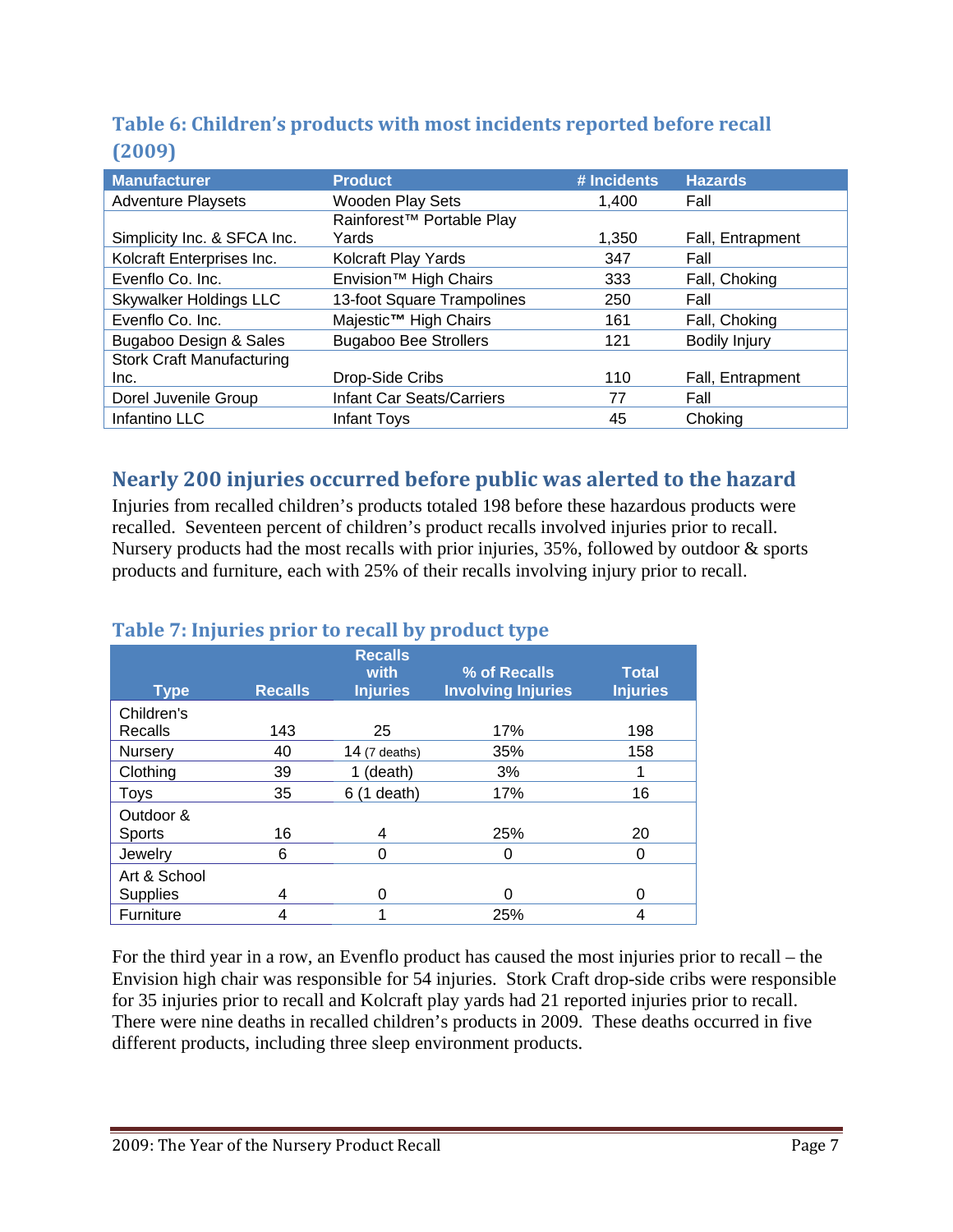| <b>Manufacturer</b>                      | <b>Product</b>                                        | # of Injuries  | <b>Type of Injury</b>                                                       |
|------------------------------------------|-------------------------------------------------------|----------------|-----------------------------------------------------------------------------|
| Evenflo Co. Inc.                         | Envision <sup>™</sup> High Chairs                     | 54             | Bumps and bruises to head,<br>abrasions and pinches                         |
| <b>Stork Craft Manufacturing</b><br>Inc. | Drop-Side Cribs                                       | 35             | Entrapment; falls from crib<br>leading to concussion, bumps,<br>and bruises |
| Kolcraft Enterprises Inc.                | Kolcraft Play Yards                                   | 21             | Bumps, scrapes, bruises, and<br>concussion                                  |
| <b>Adventure Play Sets</b>               | <b>Wooden Play Sets</b>                               | 16             | Arm fractures, lacerations,<br>scrapes, and bruises                         |
| Maclaren USA, Inc.                       | <b>Umbrella Strollers</b>                             | 12             | Fingertip amputations                                                       |
| Evenflo Co. Inc.                         | <b>Activity Centers</b>                               | 10             | Broken collarbone, bumps,<br>and bruises                                    |
| Evenflo Co. Inc.                         | Majestic <sup>™</sup> High Chairs                     | 10             | Bumps and bruises to head,<br>and abrasions                                 |
| Build-A-Bear Workshop®                   | <b>Folding Toy Beach Chair</b><br>for Stuffed Animals | 8              | Finger bruises, pinches, and<br>cuts                                        |
| Simplicity Inc. and SFCA<br>Inc.         | Rainforest <sup>™</sup> Portable<br>Play Yards        | 5              | Broken bones, concussion,<br>cuts, bumps, and bruises                       |
| Big Lots Stores Inc.                     | Wooden Bunk Beds                                      | $\overline{4}$ | Minor injuries from falls                                                   |

#### **Table 8: Products involving the most injuries prior to recall (2009)**

#### **Table 9: Products involving deaths prior to recall (2009)**

|                                  |                                                                                    | # of          |                  |
|----------------------------------|------------------------------------------------------------------------------------|---------------|------------------|
| <b>Manufacturer</b>              | <b>Product</b>                                                                     | <b>Deaths</b> | <b>Hazard</b>    |
| <b>Stork Craft Manufacturing</b> |                                                                                    |               |                  |
| Inc.                             | Drop-Side Cribs                                                                    | 4             | Fall, Entrapment |
| Amby Baby USA                    | Amby Baby Motion Beds                                                              | 2             | Entrapment       |
|                                  | "Action Team" Toy Dart                                                             |               |                  |
| <b>OKK Trading</b>               | Gun Set                                                                            |               | Choking          |
| Simplicity Inc. & SFCA Inc.      | <b>Simplicity Drop-Side Cribs</b>                                                  |               | Entrapment       |
| Hill Sportswear Inc.             | <b>Kid Pullover Sweatshirt</b><br>with Hood and Kid Zipper<br>Sweatshirt with Hood |               | Strangulation    |

# **Sleep environment products remain a serious hazard**

In 2009, CPSC recalled 20 sleep environment products, totaling over 4.7 million units, nearly 2,000 reported incidents, and 75 injuries and deaths. Seven out of the nine deaths in children's products occurred in sleep environment products. Half of the eight recalled cribs feature a dropside design, which led to five deaths by entrapment. This design has proven to be so dangerous that CPSC is now considering a ban on drop-side cribs. Concern about baby hammocks and motion beds has also increased this year, stemming from two infant deaths from entrapment and suffocation in Amby Baby Motion Beds, and leading to four recalls for this product type.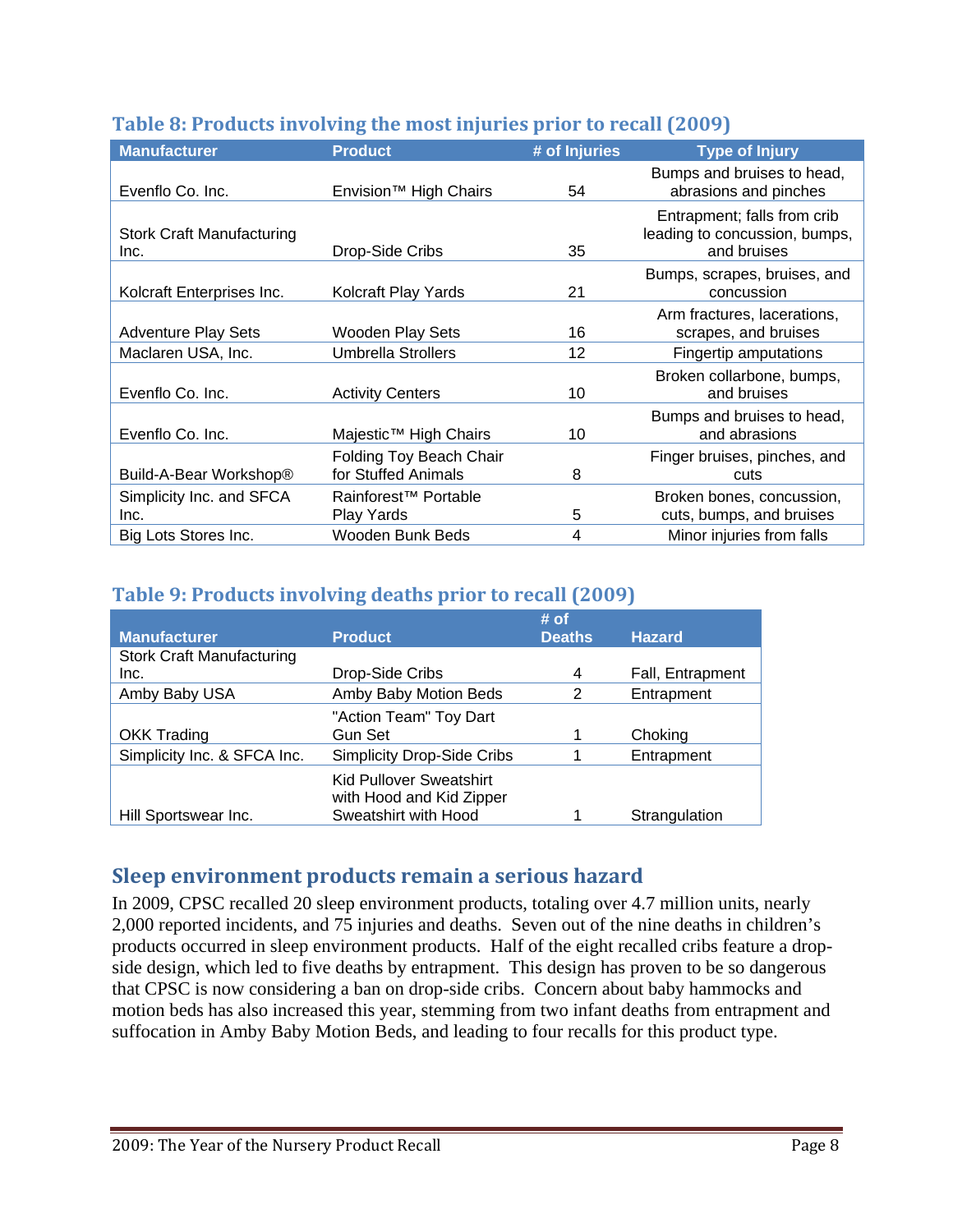# **Table 10: Sleep environment recalls in 2009**

| <b>Product</b>                                                                    | <b>Hazard</b>          | <b>Units</b>    | <b>Incidents</b> | <b>Injuries/Deaths</b> |
|-----------------------------------------------------------------------------------|------------------------|-----------------|------------------|------------------------|
|                                                                                   |                        |                 |                  | 39 (including 4        |
| <b>Stork Craft Drop-Side Cribs</b>                                                | Fall, Entrapment       | 2,100,000       | 110              | deaths)                |
| Kolcraft Play Yards                                                               | Fall                   | 1,000,000       | 347              | 21                     |
| <b>Stork Craft Baby Cribs</b>                                                     | Entrapment             | 535,000         | 10               | 1                      |
| <b>Simplicity Drop-Side Cribs</b>                                                 | Entrapment             | 400,000         | 25               | 1 death                |
| Dorel Play Yards with Bassinets                                                   | Entrapment             | 213,000         | 0                | 0                      |
| Simplicity Rainforest <sup>™</sup> Play                                           |                        |                 |                  |                        |
| Yards                                                                             | Entrapment             | 200,000         | 1,350            | 5                      |
| Jardine Cribs                                                                     | Entrapment             | 96,000          | 31               | 1                      |
| Dorel Eddie Bauer Soothe &<br>Sway Play Yards                                     | Entrapment             | 76,600          | 10               | 0                      |
| <b>Jardine Cribs</b>                                                              | Entrapment             | 56,450          | 19               | $\overline{0}$         |
| <b>Simplicity Travel Tender Play</b><br>Yards                                     | Entrapment             | 25,000          | 5                | $\mathbf 0$            |
| Amby Baby Motion Beds                                                             | Entrapment/Suffocation | 24,000          | $\overline{2}$   | 2 deaths               |
| Big Lots Wooden Bunk Beds                                                         | Fall                   | 20,000          | 14               | 4                      |
| LaJobi Bonavita "Hudson" and<br>Babi Italia "Pinehurst" Drop<br><b>Side Cribs</b> | Entrapment             | 2,900           | 33               | 1                      |
| LaJobi Bonavita "Cabana" Drop<br><b>Side Cribs</b>                                | Entrapment             | 2,000           | 16               | 0                      |
| <b>Suntech Sunkids Convertible</b><br>Cribs                                       | Entrapment             | 1,900           | 0                | 0                      |
| <b>Gothic Cabinet Craft Bunk Beds</b>                                             | Fall, Entrapment       | 1,500           | 0                | 0                      |
| The Land of Nod Cottage Bunk<br>Beds                                              | Fall                   | 750             | 2                | 0                      |
| Nova Natural Toys & Crafts<br>Yayita Baby Hammocks                                | Fall, Entrapment       | 265             | 0                | 0                      |
| Kaplan La Siesta Yayita Baby<br>Hammocks                                          | Fall, Entrapment       | 200             | $\mathbf 0$      | 0                      |
| Three Sisters Toys Yayita Baby                                                    |                        |                 |                  |                        |
| Hammocks<br><b>Total</b>                                                          | Fall, Entrapment       | 20<br>4,755,585 | 0<br>1974        | 0<br>75                |
|                                                                                   |                        |                 |                  |                        |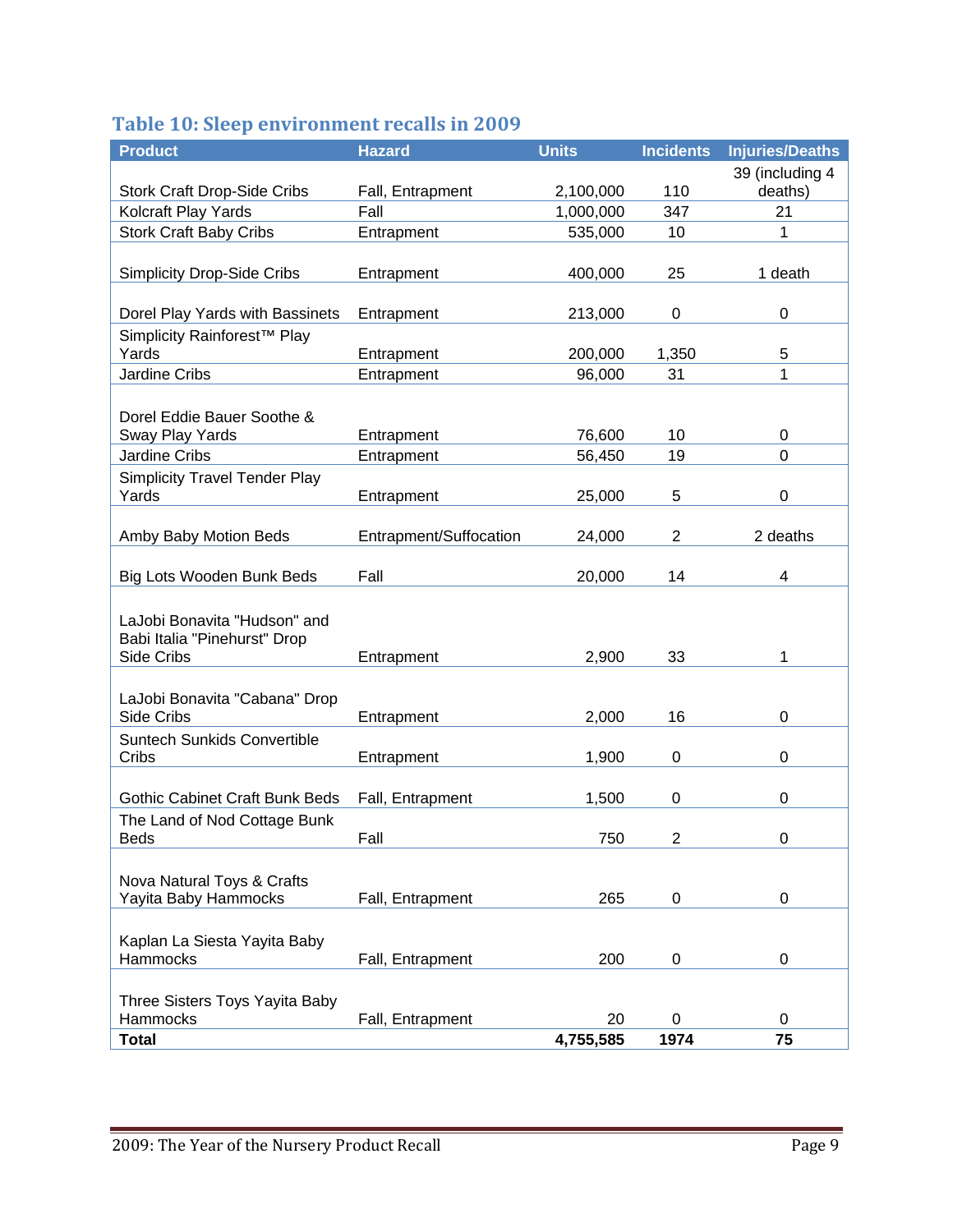#### **Reannouncements of crib recalls**

In 2009, CPSC re-announced two previously reported crib recalls due to concerns about recentlyreported deaths, and to warn consumers against buying these products in second-hand stores. CPSC re-announced its August 2008 recall of Simplicity Inc.'s close-sleeper bassinettes after learning of two additional infant deaths, bringing the total death toll from this product to four infants. CPSC and LaJobi Inc. re-announced the December 2001 recall of "Molly" and "Betsy" cribs to alert consumers who may still have the cribs in their homes to discontinue use, and to warn second-hand retailers to remove these cribs from sale.

# **Companies pay increased penalties in 2009**

The CPSC is increasingly holding companies accountable for allowing unsafe products to reach store shelves and the homes of millions of children. In 2009, 34 of the 38 total civil penalties imposed on companies were for children's products, adding up to approximately \$30,739,000. Mattel/Fischer Price received the largest penalty with a \$2.3 million settlement for violating the federal lead paint ban on children's toys. Companies who failed to report unsafe drawstrings on children's clothing and those who violated the lead paint ban for children's toys received the majority of the penalties.

*2010 Update:* In March of 2010, CPSC fined Daiso Holding USA Inc. for \$2.05 million and issued an unprecedented "consent decree" in response to violations that included distributing and selling toys with illegal levels of lead and phthalates, small parts on toys for young children, and products without warning labels. The consent decree prohibits Daiso from importing or selling any products until they implement a comprehensive product safety program and all of its toys meet federal safety standards. CPSC's actions display increased assertiveness in enforcing product safety laws and send a clear message to manufacturers that safety must come first.

# **Conclusion**

This report highlights both concerns and successes regarding children's product recalls in 2009. The high number of children's products recalled in 2009, especially those that caused injuries and deaths, remains a serious concern. Specifically, the increase in recalls for nursery products, especially dangerous sleep environment products, and children's clothing underscores the need for stronger mandatory safety standards on all children's products. CPSC's increased enforcement of product safety laws signals what is hopefully the start of an era of stricter accountability for children's product manufacturers. However, in the area of recall effectiveness much work remains.

- CPSC should continue planning the public database required by CPSIA. Given companies' lack of compliance with self-reporting measures and delays between injuries and recalls, consumers need access to more information to spot potential hazards and injury trends.
- To improve recall effectiveness, Congress should call for annual reports on the year's recalls and their effectiveness. Only under public scrutiny will companies put more effort into removing recalled items from homes and childcare facilities.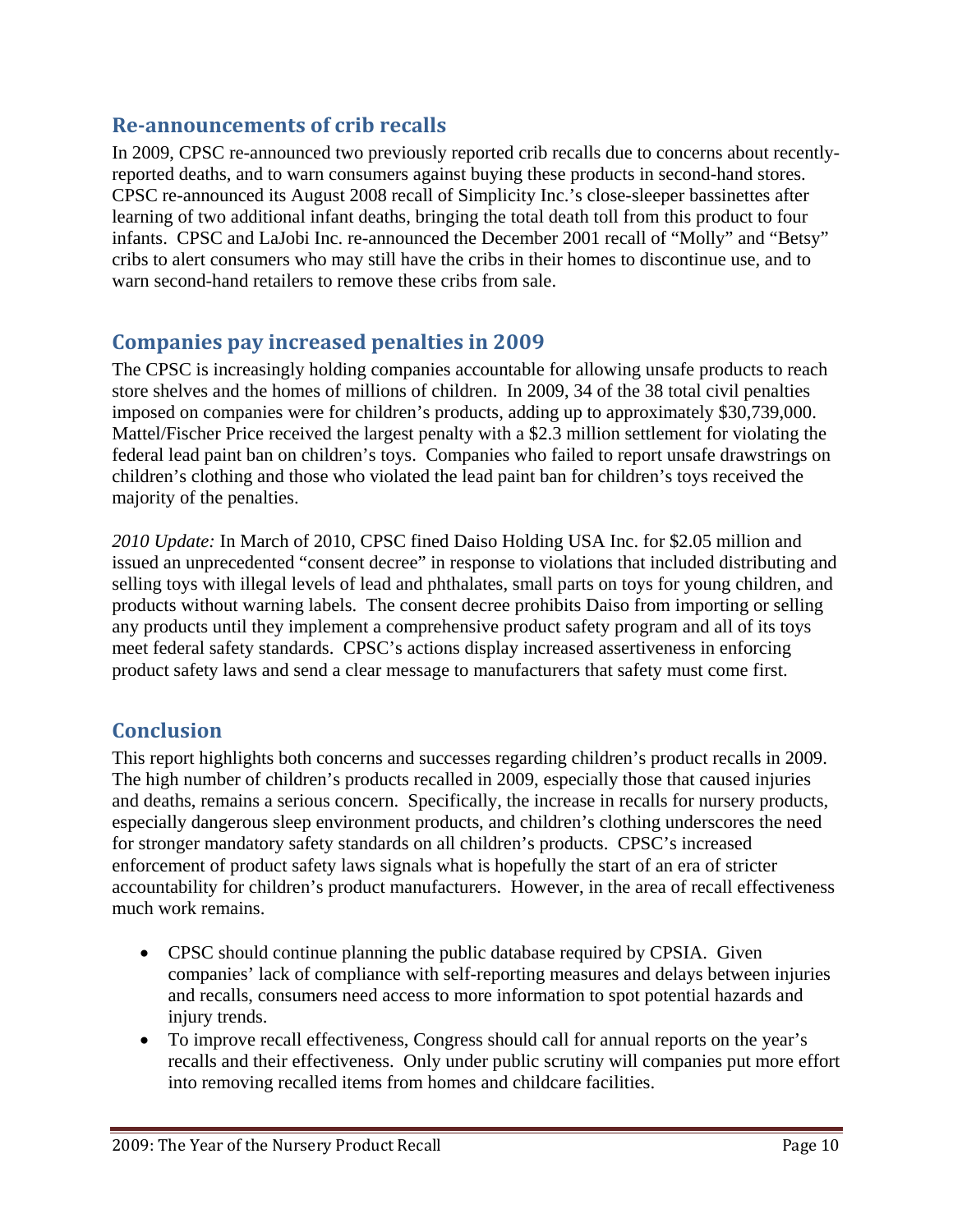- CPSC should also require more from companies in the event of a recall. In addition to the mandatory recall requirements and product registration cards required by CPSIA, CPSC should require more aggressive outreach after a recall and require a replacement product or refund when possible, increasing the likelihood of retrieval.
- Given the number of nursery product recalls and the number of deaths and injuries involved, CPSC should continue with the mandatory standard rule making and consider much tougher standards for products with poor track records such as high chairs, strollers, play yards and cribs.

# **Action for Parents and Caregivers**

KID urges every parent and caregiver to take the following **three steps to protect children in their care**.

*1) Be aware of the problem:* Visit www.KidsInDanger.org for more information on children's product safety and to sign up for free email alerts to stay up-to-date on recalled products. Consumers can also sign up at www.cpsc.gov to receive notice of recalls by email.

*2) Always check products:* Take an inventory of the products used with children—at home, at childcare, and elsewhere—and check it against the list of recalls at www.cpsc.gov. Check for safety information on car seats at the National Highway Traffic Safety Administration (NHTSA), www.nhtsa.gov. Repeat the check every time a child receives a new product, gift, or hand-medown. Report any injuries or problems with products to both the manufacturer and CPSC.

*3) Spread the word:* After learning of a recall, share the news with friends and family and urge them to pass it along. Always fill out product registration cards so manufacturers can send recall information. Under CPSIA, product registration cards and online registration are required for durable infant and toddler products.

Also, take special precautions with sleep environments. Visit KID's product hazard pages on cribs, portable cribs, bassinets, and soft bedding to learn how to provide a safe place for baby to sleep. Report any product that breaks or appears dangerous so that CPSC is aware of the problem.

*Become an Advocate:* Let local, state, and national lawmakers know that children's product safety is important. Find out more at www.KidsInDanger.org advocacy pages.

# **Methodology**

Kids In Danger obtained all recall information for this report from monthly lists of press releases generated by the CPSC and issued jointly by product manufacturers and the CPSC. Press releases outline the incidents, failures, and injuries caused by the product prior to the date of recall. All numbers, facts, and figures contained in this report originated in these press releases. Manufacturers have editorial power over the form of the recall release – so it is not certain that these are all the known incidents, just that these were reported. Only children's products under the jurisdiction of the CPSC were considered. This excludes car seats and booster seats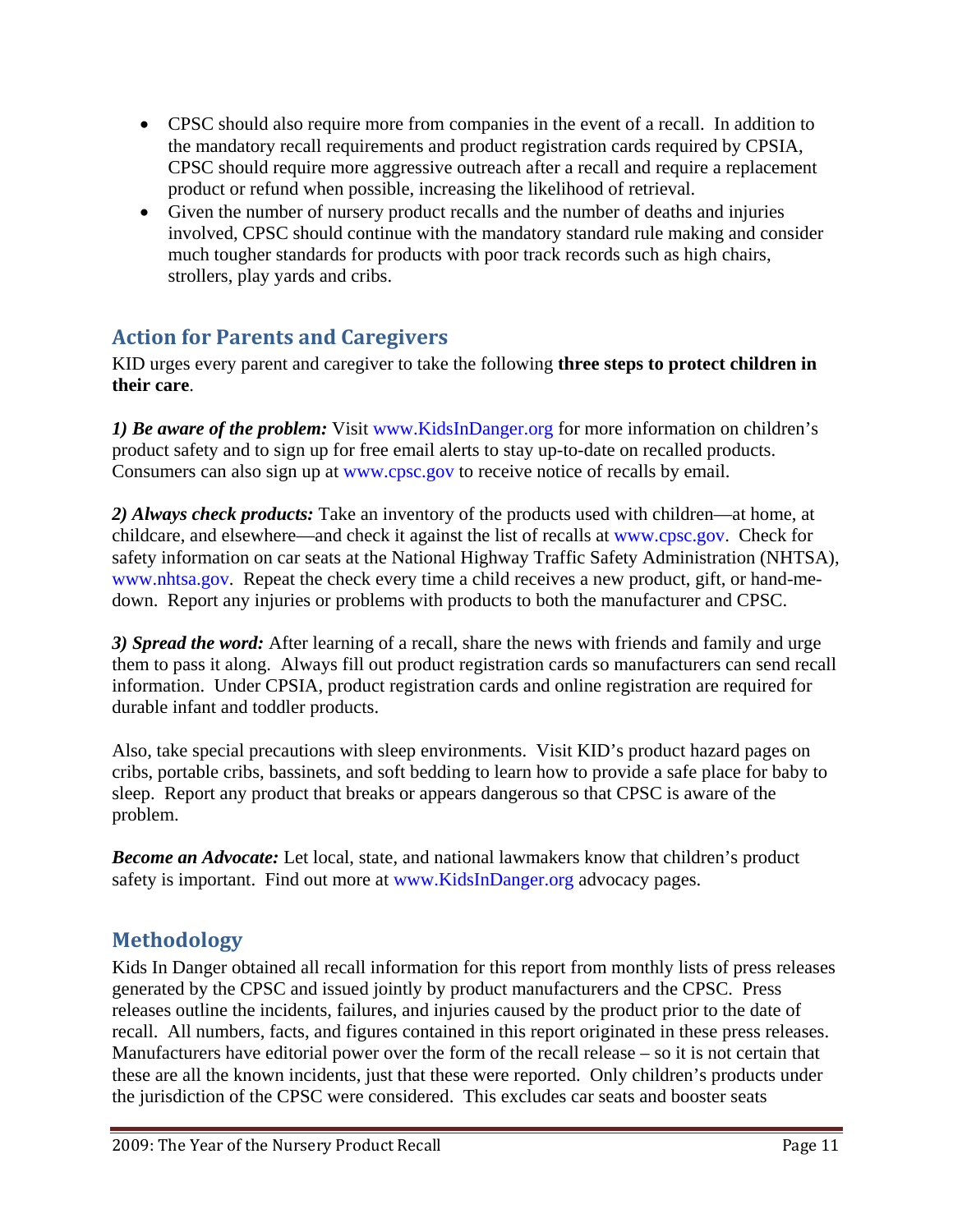regulated by NHTSA. However, CPSC does have oversight of car seats that also function as infant carriers.

### **Definitions**

A children's product is defined as any product designed or intended for the care of or use by children. Products that pose potential dangers to children but that are not intended for their use, such as cigarette lighters with faulty child resistance locks, are not counted as children's products. Children's products were further categorized for this report by the type of product (clothing, furniture, nursery products, sports and outdoor, jewelry, art and school supplies, and toys). The product name, manufacturer, date of recall, number of units recalled, type of hazard posed, and number of incidents and injuries were also recorded for children's products recalled in 2009 (Appendix A).

# **About Kids In Danger**

Kids In Danger (KID) is a nonprofit organization dedicated to protecting children by improving children's product safety. KID was founded in 1998 by Linda Ginzel and Boaz Keysar after the death of their 16-month-old son, Danny, in a dangerous portable crib. For more information, call 312.595.0649 or visit www.KidsInDanger.org.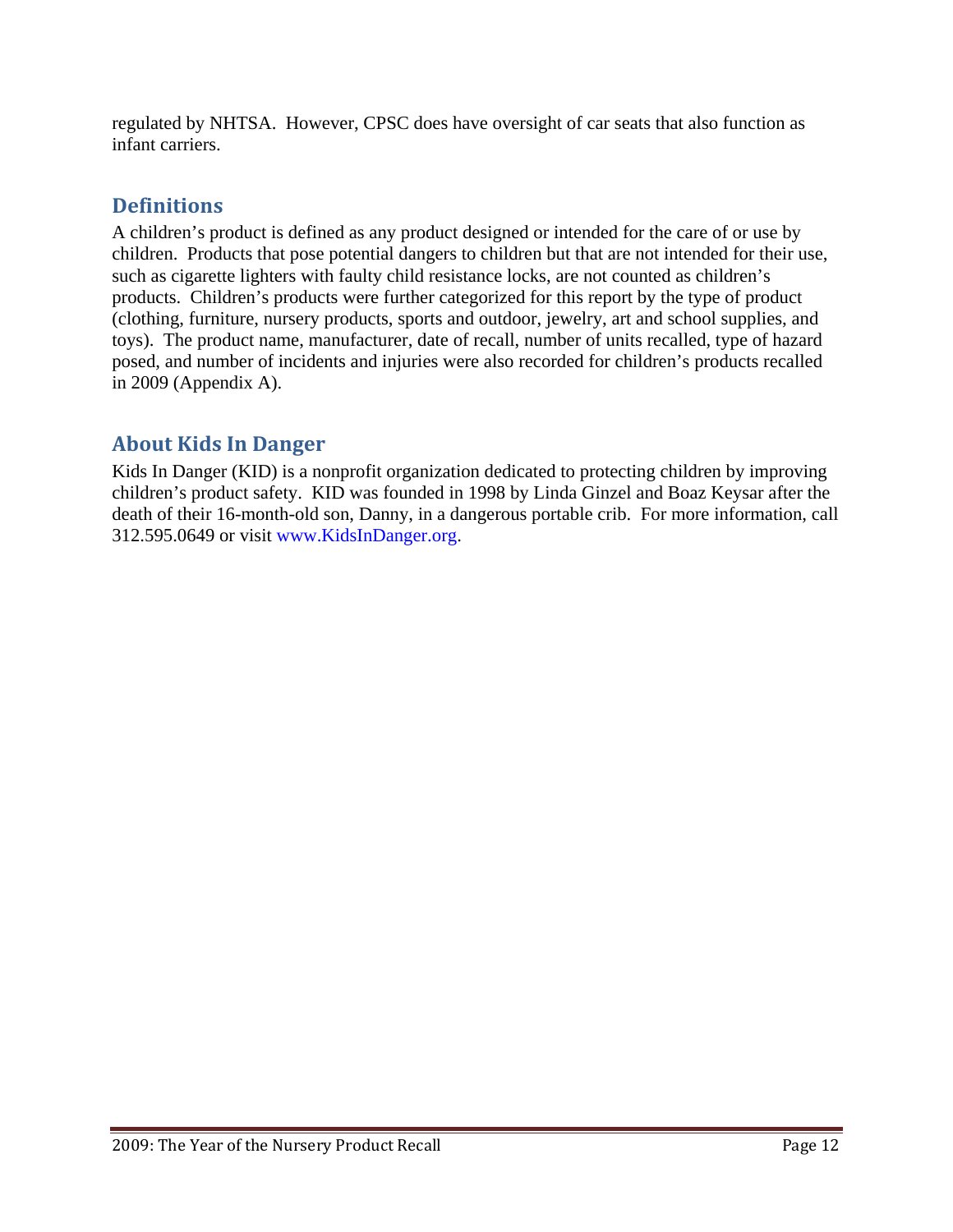# **Appendix A: 2009 Children's Product Recalls**

| <b>Date</b> | <b>Manufacturer</b>                  | <b>Product</b>                                           | <b>Product</b><br><b>Type</b> | <b>Hazard</b>                                  | <b>Hazard Type</b> | <b>Units Recalled</b> | <b>Incidents</b> | <b>Injuries</b> |
|-------------|--------------------------------------|----------------------------------------------------------|-------------------------------|------------------------------------------------|--------------------|-----------------------|------------------|-----------------|
| 1/27/2009   | <b>Discount School</b><br>Supply     | <b>Jesus Fish Beads</b>                                  | Art/School<br>Supply          | High levels of lead                            | Poisoning          | 500                   | 0                | $\mathbf 0$     |
| 3/18/2009   | FloraCraft Corp.                     | <b>Solar System Kits</b><br>and DNA Kits                 | Art/School<br>Supply          | High levels of lead                            | Poisoning          | 930,000               | 0                | 0               |
| 11/5/2009   | MacPherson's                         | <b>Young Artist</b><br>Easels                            | Art/School<br>Supply          | High levels of lead                            | Poisoning          | 10,000                | 0                | $\mathbf 0$     |
| 3/18/2009   | Montessori N' Such                   | Various containers<br>in instructional kits              | Art/School<br>Supply          | High levels of lead                            | Poisoning          | 1000                  | $\mathbf 0$      | $\mathbf 0$     |
| 11/25/2009  | Allura Imports Inc.                  | Hooded<br>Sweatshirts                                    | Clothing                      | Strangulation or<br>entanglement by drawstring | Strangulation      | 3,700                 | 0                | $\mathbf 0$     |
| 3/3/2009    | Alpargatas USA<br>Inc.               | Flip Flops                                               | Clothing                      | High levels of lead                            | Poisoning          | 210,000               | 0                | $\pmb{0}$       |
| 5/5/2009    | <b>Ambler Mountain</b><br>Works      | Erwin Beanie &<br>Poseidon Beanie<br><b>Knitted Hats</b> | Clothing                      | Eyes and legs can separate                     | Choking            | 370                   | $\mathbf{1}$     | $\mathbf 0$     |
| 7/21/2009   | Brown Shoe Co.<br><b>Inc</b>         | Buster Brown &<br>Co.'s Clog<br>Children's Shoes         | Clothing                      | Decorative wheels on shoe<br>can detach        | Choking            | 1,400,000             | $\overline{2}$   | 0               |
| 9/17/2009   | C & J Clark<br>America Inc.          | Shoes                                                    | Clothing                      | Molded rubber pieces can<br>detach             | Choking            | 2,000                 | 6                | $\mathbf 0$     |
| 11/18/2009  | Century 21<br>Promotions             | Youth Hooded<br>Sweatshirts and<br><b>Jackets</b>        | Clothing                      | Strangulation or<br>entanglement by drawstring | Strangulation      | 17,000                | 0                | 0               |
| 7/9/2009    | C-Mrk Inc.                           | Boys' Hooded<br>Sweatshirts                              | Clothing                      | Strangulation or<br>entanglement by drawstring | Strangulation      | 725                   | 0                | $\mathbf 0$     |
| 3/25/2009   | Dysfunctional<br><b>Clothing LLC</b> | <b>Hooded Fleece</b><br><b>Sweatshirts</b>               | Clothing                      | Strangulation or<br>entanglement by drawstring | Strangulation      | 450                   | 0                | $\mathbf 0$     |
| 5/21/2009   | Ely and Walker                       | Cumberland<br><b>Outfitters Hooded</b><br>Sweatshirts    | Clothing                      | Strangulation or<br>entanglement by drawstring | Strangulation      | 580                   | 0                | 0               |
| 7/16/2009   | <b>EMH Associates</b><br>Inc.        | Hooded jackets                                           | Clothing                      | Strangulation or<br>entanglement by drawstring | Entrapment         | 4,400                 | 0                | $\pmb{0}$       |
| 4/30/2009   | Gap Inc.                             | babyGap<br>Children's Coats                              | Clothing                      | Toggle fasteners can break<br>and detach       | Choking            | 23,100                | 0                | $\mathbf 0$     |
| 3/25/2009   | Golden Glove<br>Training Inc.        | <b>Hooded Fleece</b><br>Jackets                          | Clothing                      | Strangulation or<br>entanglement by drawstring | Strangulation      | 6,100                 | 0                | $\mathbf 0$     |
| 7/9/2009    | <b>Hard Tail</b>                     | Hard Tail hooded<br>jackets & pullover<br>sweatshirts    | Clothing                      | Strangulation or<br>entanglement by drawstring | Strangulation      | 130                   | 0                | $\mathbf 0$     |
| 2/12/2009   | Hill Sportswear Inc.                 | Pullover with Hood<br>and Zipper with<br>Hood            | Clothing                      | Strangulation or<br>entanglement by drawstring | Strangulation      | 300,000               | $\mathbf{1}$     | 1 death         |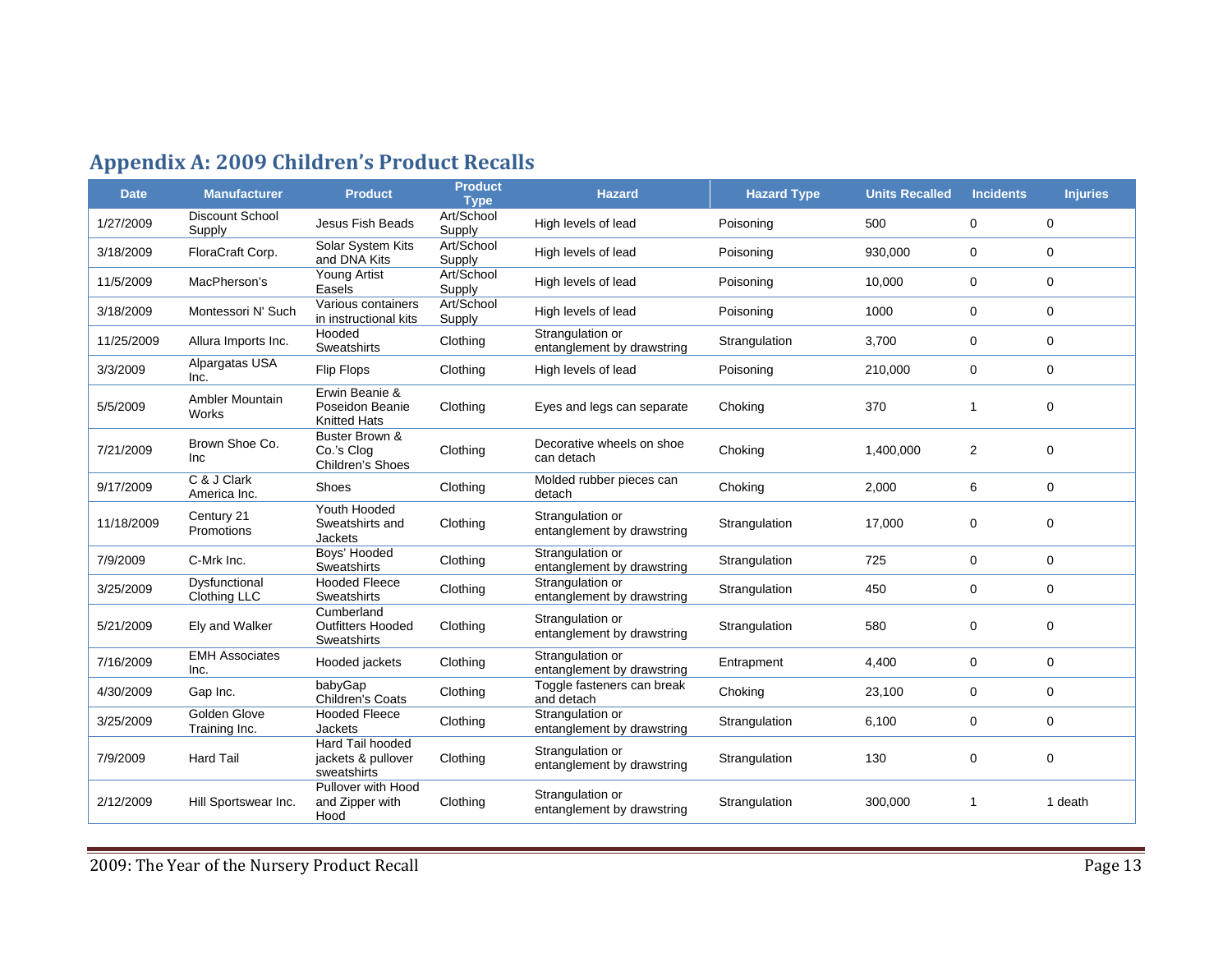| <b>Date</b> | <b>Manufacturer</b>                   | <b>Product</b>                                                             | <b>Product</b><br><b>Type</b> | <b>Hazard</b>                                  | <b>Hazard Type</b> | <b>Units Recalled</b> | <b>Incidents</b> | <b>Injuries</b> |
|-------------|---------------------------------------|----------------------------------------------------------------------------|-------------------------------|------------------------------------------------|--------------------|-----------------------|------------------|-----------------|
| 5/7/2009    | Jason Evans<br>Assoc. LLC             | <b>Hooded Jackets</b>                                                      | Clothing                      | Strangulation or<br>entanglement by drawstring | Strangulation      | 1,300                 | $\mathbf 0$      | $\mathbf 0$     |
| 12/17/2009  | Jason Evans<br>Assoc. LLC             | Boy's Fleece &<br>Flannel Zip<br>Hooded<br>Sweatshirts with<br>Drawstrings | Clothing                      | Strangulation or<br>entanglement by drawstring | Strangulation      | 18,300                | $\mathbf 0$      | 0               |
| 2/4/2009    | Jerry Leigh of<br>California Inc.     | Harajuku Lovers<br><b>Hooded Jackets</b>                                   | Clothing                      | Strangulation or<br>entanglement by drawstring | Strangulation      | 1,200                 | 0                | 0               |
| 7/30/2009   | <b>KOMAN</b><br>Sportswear            | <b>Boys Hooded</b><br>Sweatshirts and<br>Warm Up Sets                      | Clothing                      | Strangulation or<br>entanglement by drawstring | Strangulation      | 13,300                | 0                | 0               |
| 11/24/2009  | KT Group Inc.                         | Boy's Velour<br>Warm-up Sets                                               | Clothing                      | Strangulation or<br>entanglement by drawstring | Strangulation      | 5,400                 | 0                | 0               |
| 3/25/2009   | La Jolla Sport USA                    | O'Neill Children's<br>Sweatshirts with<br>Drawstrings                      | Clothing                      | Strangulation or<br>entanglement by drawstring | Strangulation      | 9,700                 | 0                | 0               |
| 9/8/2009    | La Jolla Sport USA                    | <b>Hooded Fleece</b><br>Sweatshirts                                        | Clothing                      | Strangulation or<br>entanglement by drawstring | Strangulation      | 2,300                 | 0                | 0               |
| 12/10/2009  | <b>Little Miss</b><br>Matched, Inc.   | Girls Pajama Sets                                                          | Clothing                      | Fails to meet flammability<br>standards        | <b>Burn</b>        | 7,000                 | 0                | 0               |
| 6/17/2009   | Macy's<br>Merchandising<br>Group Inc. | Epic Threads and<br>Greendog Hooded<br><b>Sweatshirts</b>                  | Clothing                      | Strangulation or<br>entanglement by drawstring | Strangulation      | 33,000                | 0                | 0               |
| 1/22/2009   | <b>Mad Dog Concepts</b>               | Tony Hawk Boy's<br>Pajama Sets                                             | Clothing                      | Fails to meet flammability<br>standard         | Burn               | 25,000                | 0                | 0               |
| 3/25/2009   | MM Compound<br><b>LLC</b>             | <b>Hooded Fleece</b><br><b>Sweatshirts</b>                                 | Clothing                      | Strangulation or<br>entanglement by drawstring | Strangulation      | 2,200                 | 0                | 0               |
| 1/6/2009    | Ms. Bubbles Inc.                      | <b>Blue Denim</b><br>Passport Jackets                                      | Clothing                      | Strangulation or<br>entanglement by drawstring | Strangulation      | 55,000                | $\mathbf 0$      | 0               |
| 3/17/2009   | Nordstrom                             | <b>Shoes</b>                                                               | Clothing                      | High levels of lead                            | Poisoning          | 31,000                | 0                | 0               |
| 12/3/2009   | <b>NTD Apparel</b>                    | "Hello Kitty" Zip Up<br><b>Hoodie Sweatshirt</b>                           | Clothing                      | Strangulation or<br>entanglement by drawstring | Strangulation      | 1,200                 | 0                | 0               |
| 7/15/2009   | <b>Propac Distributing</b><br>Corp    | Youth Hooded<br><b>Sweatshirts</b>                                         | Clothing                      | Strangulation or<br>entanglement by drawstring | Strangulation      | 7,000                 | 0                | 0               |
| 4/30/2009   | Pumpkin Patch<br><b>LLC</b>           | Pumpkin Patch<br>Hooded Girls'<br>Raincoats                                | Clothing                      | Strangulation or<br>entanglement by drawstring | Strangulation      | 800                   | 0                | 0               |
| 8/27/2009   | Quiksilver, Inc.                      | Roxy Girl "Very<br>Nice" Cotton<br>Hoodies                                 | Clothing                      | Strangulation or<br>entanglement by drawstring | Entrapment         | 500                   | 0                | 0               |
| 1/12/2009   | Rashti & Rashti                       | Taggies <sup>™</sup> Sleep'n<br>Play Infant<br>Garments                    | Clothing                      | Snaps can detach                               | Choking            | 16,000                | 0                | 0               |
| 3/25/2009   | <b>Rusty North</b><br>America         | <b>Hooded Fleece</b><br>Sweatshirts                                        | Clothing                      | Strangulation or<br>entanglement by drawstring | Strangulation      | 635                   | 0                | 0               |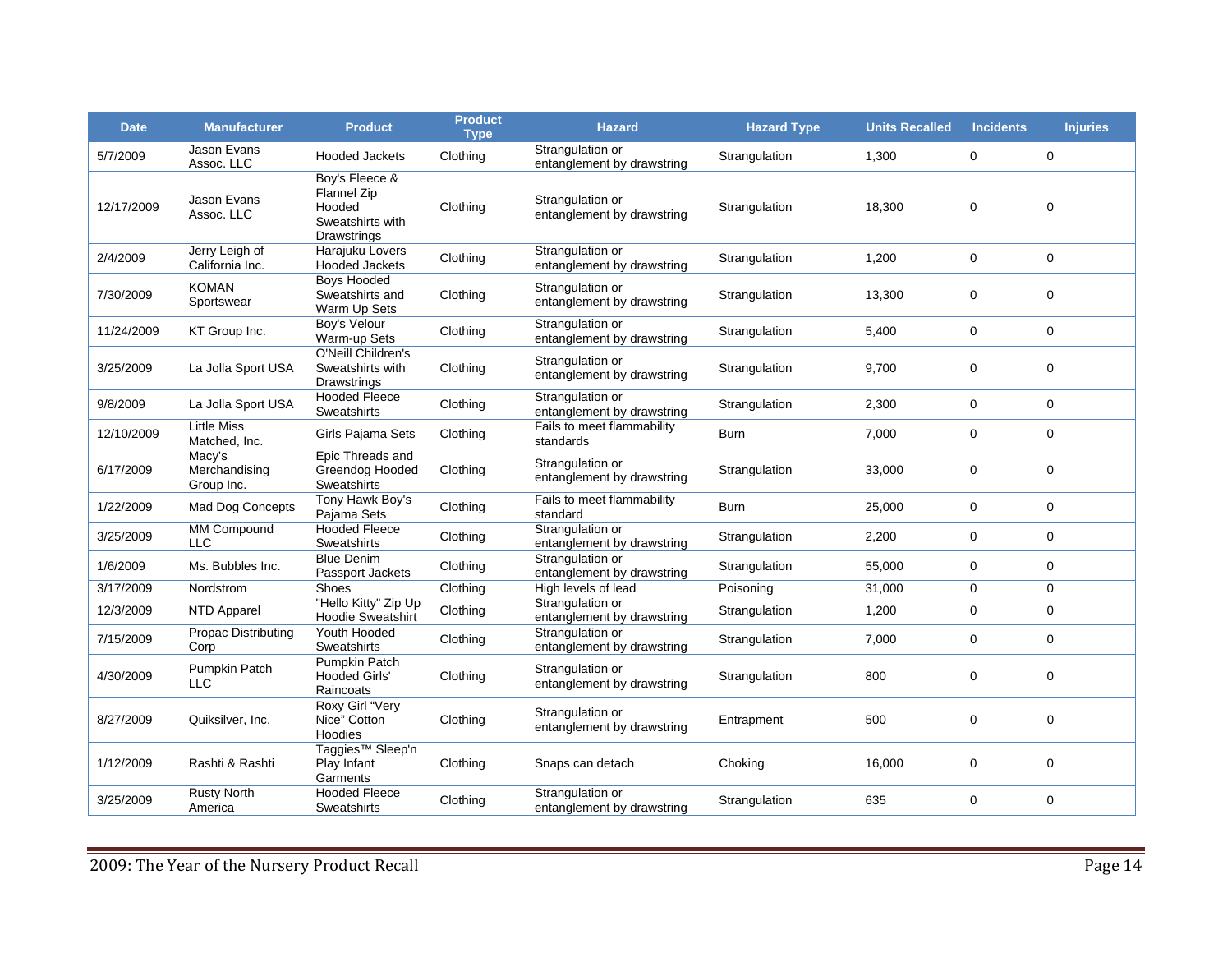| <b>Date</b> | <b>Manufacturer</b>                          | <b>Product</b>                                                                | <b>Product</b><br><b>Type</b> | <b>Hazard</b>                                                                     | <b>Hazard Type</b>                  | <b>Units Recalled</b> | <b>Incidents</b> | <b>Injuries</b> |
|-------------|----------------------------------------------|-------------------------------------------------------------------------------|-------------------------------|-----------------------------------------------------------------------------------|-------------------------------------|-----------------------|------------------|-----------------|
| 3/12/2009   | Seattle Cotton<br>Works, LLC                 | Hooded<br>Sweatshirts                                                         | Clothing                      | Strangulation or<br>entanglement by drawstring                                    | Strangulation                       | 40,000                | 0                | $\mathbf 0$     |
| 12/3/2009   | Sunsations Inc.                              | Hooded<br>Sweatshirts with<br>Drawstrings                                     | Clothing                      | Strangulation or<br>entanglement by drawstring                                    | Strangulation                       | 12,000                | 0                | $\mathbf 0$     |
| 12/16/2009  | The Timberland<br>Company                    | <b>Classic Scuffproof</b><br><b>Boots</b>                                     | Clothing                      | High levels of lead                                                               | Poisoning                           | 21,000                | 0                | $\mathbf 0$     |
| 4/9/2009    | <b>Wal-Mart Stores</b><br>Inc.               | <b>CARS Fleece Clog</b><br>Children's Shoes                                   | Clothing                      | Decorative wheels can detach                                                      | Choking                             | 91,000                | $\mathbf{1}$     | $\mathbf 0$     |
| 6/4/2009    | <b>Warm Biscuit</b><br>Bedding Co.           | Loungewear<br>Garments                                                        | Clothing                      | Fails to meet flammability<br>standards                                           | <b>Burn</b>                         | 9,500                 | 0                | $\mathbf 0$     |
| 6/10/2009   | Winterbee Inc.                               | Speedy Hooded<br>Zipper Jackets and<br>Kids Hooded<br><b>Pullover Jackets</b> | Clothing                      | Strangulation or<br>entanglement by drawstring                                    | Strangulation                       | 80,000                | 0                | $\mathbf 0$     |
| 9/23/2009   | Big Lots Stores Inc.                         | Wooden Bunk<br><b>Beds</b>                                                    | Furniture                     | Mattress support slats and<br>side railings can break                             | Fall                                | 20,000                | 14               | 4               |
| 5/21/2009   | <b>Gothic Cabinet</b><br>Craft Inc.          | <b>Bunk Beds</b>                                                              | Furniture                     | Insufficient headboards.<br>footboards, and quardrails,<br>and gaps in upper bunk | Fall<br>Entrapment<br>Strangulation | 1,500                 | 0                | $\mathbf 0$     |
| 7/24/2009   | The Bradford<br>Exchange Ltd.                | "Reflections of<br>Magic" Hanging<br><b>Mirrors</b>                           | Furniture                     | Metal plate to hang mirror can<br>detach, causing mirror to fall                  | Bodily injury                       | 600                   | 10               | $\mathbf 0$     |
| 2/5/2009    | The Land of Nod                              | Cottage Bunk<br><b>Beds</b>                                                   | Furniture                     | Missing screws can cause<br>vertical slats to detach                              | Fall                                | 750                   | $\overline{2}$   | $\mathbf 0$     |
| 5/6/2009    | <b>Action Products</b><br>International Inc. | Abalone &<br>Venetian<br>Carnevale<br><b>Necklace Craft Kits</b>              | Jewelry                       | High levels of lead                                                               | Poisoning                           | 2,936                 | 0                | $\mathbf 0$     |
| 6/17/2009   | D&D Distributing-<br>Wholesale Inc.          | "Chelsea's"<br>Necklace and<br><b>Bracelet Sets</b>                           | Jewelry                       | Small parts can detach                                                            | Choking                             | 29,000                | 0                | 0               |
| 1/27/2009   | <b>Markwins Beauty</b><br>Products           | Lip Gloss<br>Keychains                                                        | Jewelry                       | High levels of lead                                                               | Poisoning                           | 75,000                | 0                | $\mathbf 0$     |
| 1/29/2009   | Spencer Gifts LLC                            | Skull-And-<br>Crossbones<br><b>Necklaces</b>                                  | Jewelry                       | High levels of lead                                                               | Poisoning                           | 8,400                 | 0                | 0               |
| 9/8/2009    | <b>Team Work</b><br>Trading                  | Animal Masks and<br>Pendants                                                  | Jewelry                       | High levels of lead                                                               | Poisoning                           | 1,400                 | 0                | $\mathbf 0$     |
| 11/25/2009  | Team Work<br>Trading                         | <b>Metal Pendants</b>                                                         | Jewelry                       | High levels of lead                                                               | Poisoning                           | 1,500                 | 0                | $\mathbf 0$     |
| 12/8/2009   | Amby Baby USA                                | <b>Motion Beds</b>                                                            | Nursery                       | Shifting of hammock can<br>cause infant to roll against<br>fabric                 | Suffocation                         | 24,000                | 2                | 2 deaths        |
| 7/2/2009    | Aqua-Leisure<br>Industries                   | Inflatable Baby<br>Floats                                                     | Nursery                       | Leg straps in seat can tear,<br>causing child to fall into water                  | Drowning                            | 4,000,000             | 31               | $\mathbf 0$     |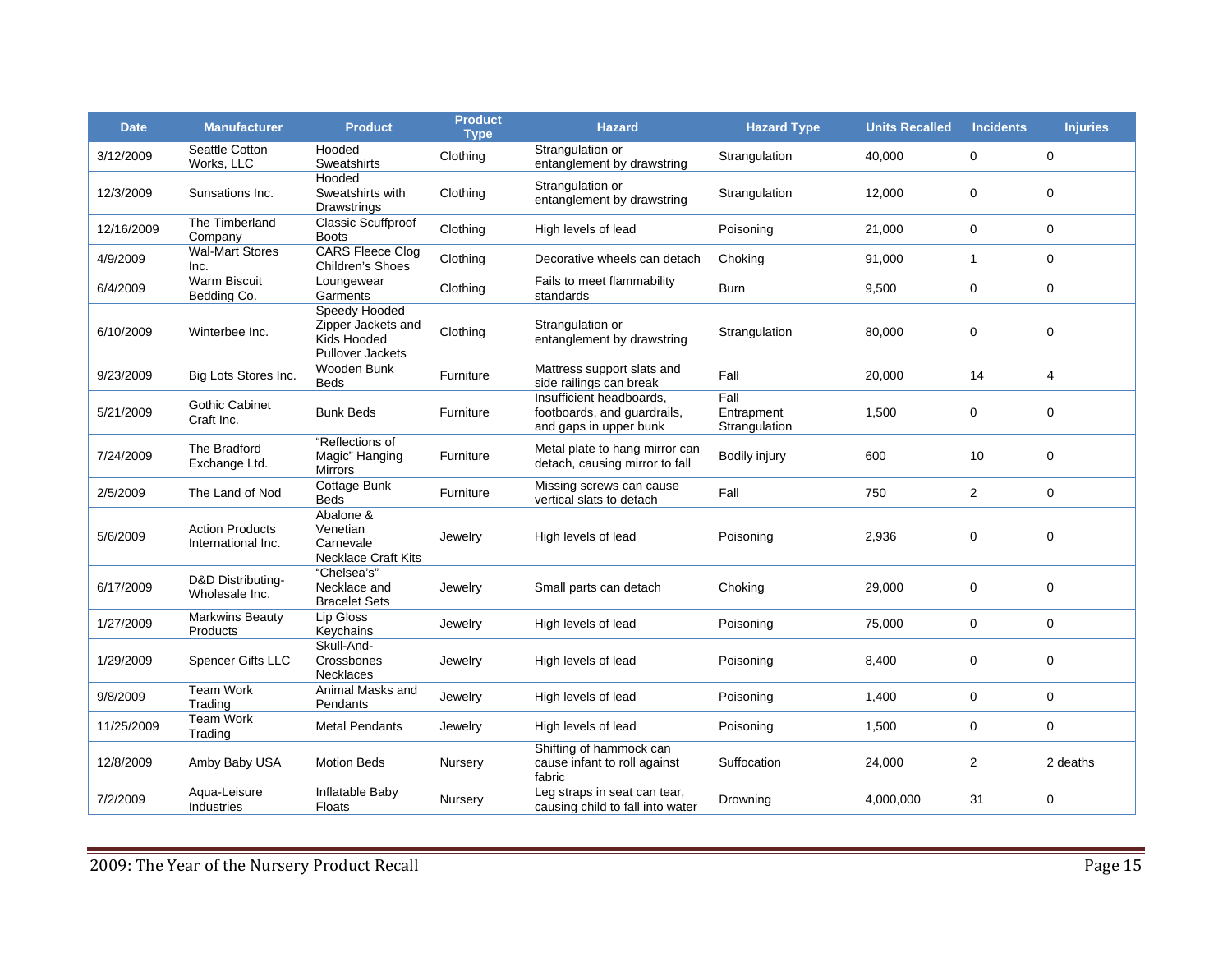| <b>Date</b> | <b>Manufacturer</b>               | <b>Product</b>                                                                         | <b>Product</b><br><b>Type</b> | <b>Hazard</b>                                                     | <b>Hazard Type</b>            | <b>Units Recalled</b> | <b>Incidents</b> | <b>Injuries</b> |
|-------------|-----------------------------------|----------------------------------------------------------------------------------------|-------------------------------|-------------------------------------------------------------------|-------------------------------|-----------------------|------------------|-----------------|
| 8/27/2009   | Baby Jogger LLC                   | <b>City Mini Strollers</b>                                                             | Nursery                       | Restraint buckle can break or<br>unlatch                          | Fall                          | 41,000                | 0                | $\Omega$        |
| 7/28/2009   | BabyBjörn AB                      | <b>Babysitter Balance</b><br>and Balance Air<br>bouncer chairs                         | Nursery                       | Small, sharp metal objects in<br>padded area can protrude         | Bodily injury<br>(Laceration) | 6,500                 | $\mathbf 0$      | $\mathbf 0$     |
| 6/2/2009    | Bugaboo Design &<br>Sales         | Bugaboo Bee<br><b>Strollers</b>                                                        | Nursery                       | Brakes can fail                                                   | <b>Bodily Injury</b>          | 22,500                | 121              | $\mathbf 0$     |
| 2/4/2009    | Dorel Juvenile<br>Group           | Safety 1st Smart<br><b>Light Stair Gates</b>                                           | Nursery                       | Hinges can break                                                  | Fall<br><b>Bodily Injury</b>  | 100,000               | $\mathbf 0$      | $\mathbf 0$     |
| 5/13/2009   | Dorel Juvenile<br>Group           | <b>Eddie Bauer</b><br>Soothe & Sway<br>Play Yards                                      | Nursery                       | Rocking bassinet attachment<br>can tilt                           | Suffocation                   | 76,600                | 10               | $\mathbf 0$     |
| 8/6/2009    | Dorel Juvenile<br>Group           | Safety 1st<br>SmartLight Stair<br>Gates                                                | Nursery                       | Hinges can break                                                  | Fall                          | 31,500                | 0                | $\mathbf 0$     |
| 12/18/2009  | Dorel Juvenile<br>Group           | Infant Car Seats/<br><b>Carriers (Safety</b><br>1st, Cosco, Eddie<br>Bauer and Disney) | Nursery                       | Restraint handle can loosen<br>and come off                       | Fall                          | 447,000               | 77               | 3               |
| 12/30/2009  | Dorel Juvenile<br>Group           | Playyards with<br>bassinet<br>attachments                                              | Nursery                       | Uneven sleeping surface                                           | Suffocation                   | 213,000               | 0                | $\mathbf 0$     |
| 2/17/2009   | Evenflo Co. Inc.                  | <b>Activity Centers</b>                                                                | Nursery                       | Cap on end can loosen and<br>fall off                             | Fall                          | 213,000               | 12               | 10              |
| 4/1/2009    | Evenflo Co. Inc.                  | Majestic <sup>™</sup> High<br>Chairs                                                   | Nursery                       | Plastic caps and metal<br>screws can loosen and fall<br>out       | Fall<br>Choking               | 90,000                | 161              | 10              |
| 4/2/2009    | Evenflo Co. Inc.                  | Envision <sup>™</sup> High<br>Chairs                                                   | Nursery                       | Recline fasteners and screws<br>can fall out                      | Fall<br>Choking               | 643,000               | 333              | 54              |
| 12/8/2009   | Evenflo Co. Inc.                  | ExerSaucer® 1-2-<br>3 Tea for Me™                                                      | Nursery                       | Candle flame can detach                                           | Choking                       | 66,000                | 11               | $\mathbf 0$     |
| 3/24/2009   | <b>Fisher-Price</b>               | 3-in-1 High Chairs                                                                     | Nursery                       | Seat can fall backwards from<br>frame and seat back can<br>detach | Fall                          | 24,000                | $\mathbf{1}$     | 1               |
| 8/6/2009    | Graco Children's<br>Products Inc. | Jump 'n Jive™<br>Doorway Jumpers                                                       | Nursery                       | Detachable toys                                                   | Choking                       | 2,400                 | $\mathbf{1}$     | $\pmb{0}$       |
| 11/18/2009  | Grand World Inc.                  | "Bobby Chupete"<br>Pacifiers                                                           | Nursery                       | Fails to meet safety standards                                    | Choking                       | 641,000               | $\mathbf 0$      | $\mathbf 0$     |
| 7/7/2009    | Gromex Inc.                       | Jaloma Pacifiers                                                                       | Nursery                       | Fails to meet safety standards                                    | Choking                       | 700                   | 0                | $\pmb{0}$       |
| 4/7/2009    | <b>Healthtex</b>                  | Zoo Pacifiers                                                                          | Nursery                       | Fails to meet safety standards                                    | Choking                       | 40,000                | $\mathbf 0$      | $\mathbf 0$     |
| 12/22/2009  | <b>IKEA</b>                       | LEOPARD High<br>Chairs                                                                 | Nursery                       | Snap locks can break and<br>detach                                | Fall<br>Choking               | 600                   | 11               | $\mathbf{1}$    |
| 1/6/2009    | Jardine Enterprises               | Cribs                                                                                  | Nursery                       | Crib slats can break creating<br>a gap                            | Entrapment<br>Strangulation   | 56,450                | 19               | 0               |
| 4/30/2009   | <b>Jardine Enterprises</b>        | Cribs                                                                                  | Nursery                       | Crib slats can break creating<br>a gap                            | Entrapment<br>Strangulation   | 96,000                | 31               | $\mathbf{1}$    |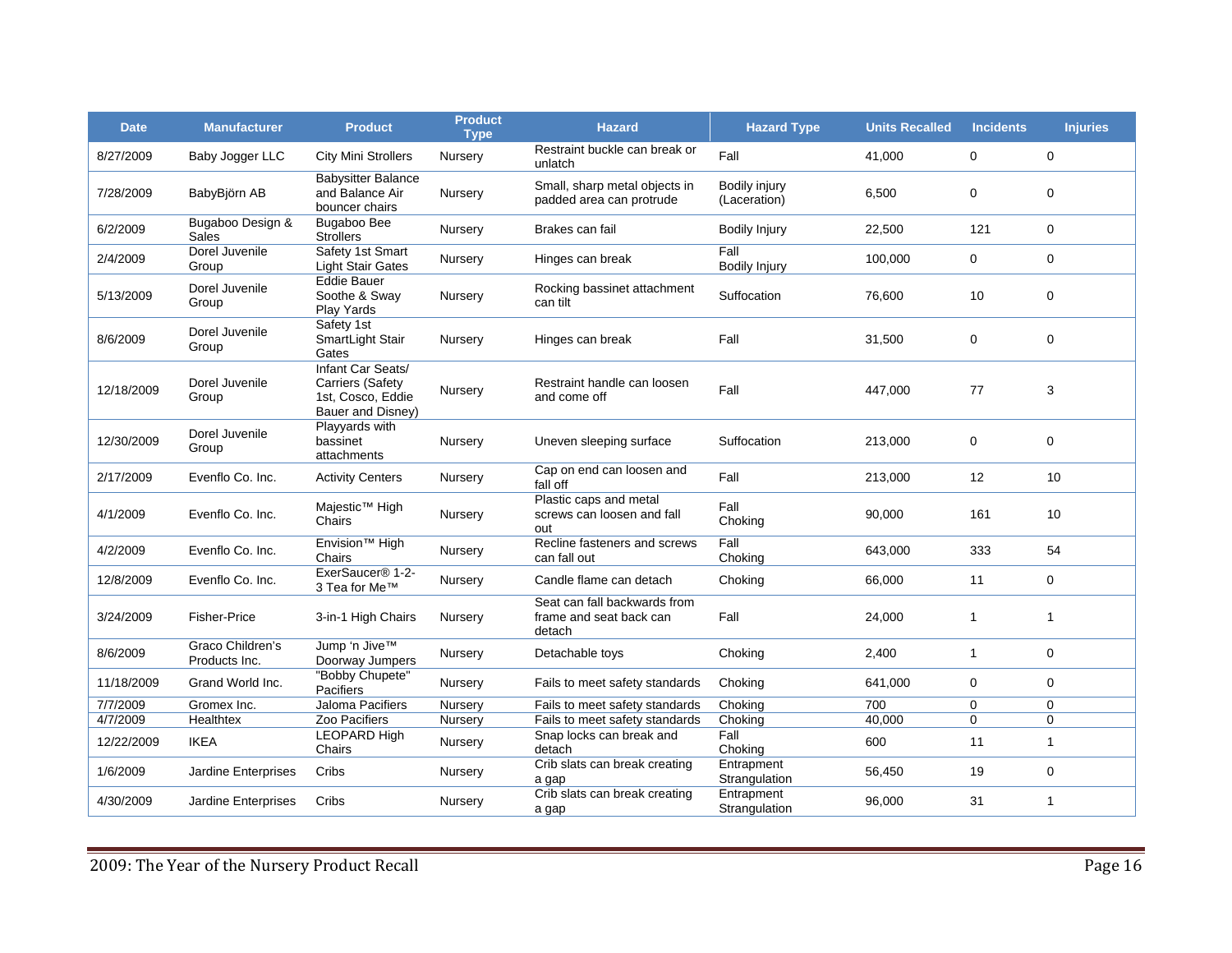| <b>Date</b> | <b>Manufacturer</b>                      | <b>Product</b>                                                                                     | <b>Product</b><br><b>Type</b> | <b>Hazard</b>                                                                     | <b>Hazard Type</b>                | <b>Units Recalled</b> | <b>Incidents</b> | <b>Injuries</b>   |
|-------------|------------------------------------------|----------------------------------------------------------------------------------------------------|-------------------------------|-----------------------------------------------------------------------------------|-----------------------------------|-----------------------|------------------|-------------------|
| 8/4/2009    | Kaplan Early<br>Learning Company         | La Siesta Yayita<br><b>Baby Hammocks</b>                                                           | Nursery                       | Hammock can flip over                                                             | Fall<br>Strangulation             | 200                   | 0                | $\mathbf 0$       |
| 7/8/2009    | <b>Kolcraft Enterprises</b><br>Inc.      | Kolcraft, Carter's,<br>Sesame Street,<br>Jeep, Contours,<br>Care Bear and Eric<br>Carle Play Yards | Nursery                       | Side rail can fail to latch<br>properly                                           | Fall                              | 1000000               | 347              | 21                |
| 6/9/2009    | LaJobi Inc.                              | Bonavita "Hudson"<br>and Babi Italia<br>"Pinehurst" Drop<br>Side Cribs                             | Nursery                       | Spring pins on end panels<br>can pop out of tracks causing<br>drop side to detach | Fall<br>Entrapment<br>Suffocation | 2,900                 | 33               | $\mathbf{1}$      |
| 6/9/2009    | LaJobi Inc.                              | Bonavita "Cabana"<br>Drop Side Cribs                                                               | Nursery                       | Crib slats can detach or break<br>creating a gap                                  | Entrapment<br>Strangulation       | 2,000                 | 16               | $\mathbf 0$       |
| 11/9/2009   | Maclaren USA, Inc.                       | <b>Umbrella Strollers</b>                                                                          | Nursery                       | Hinge mechanism poses<br>fingertip amputation and<br>laceration hazard            | Bodily injury<br>(Laceration)     | 1,000,000             | 15               | $12 \overline{ }$ |
| 8/4/2009    | Nova Natural Toys<br>& Crafts LLC        | Yayita Baby<br>Hammocks                                                                            | Nursery                       | Hammock can flip over                                                             | Fall<br>Strangulation             | 265                   | $\mathbf 0$      | $\mathbf 0$       |
| 3/24/2009   | OKK Trading                              | <b>Baby Necessities</b><br>Pacifiers                                                               | Nursery                       | Fails to meet safety standards                                                    | Choking                           | 2,900                 | 0                | 0                 |
| 1/15/2009   | Simplicity Inc. and<br>SFCA Inc.         | Rainforest™<br>Portable Plav<br>Yards                                                              | Nursery                       | Rails can collapse                                                                | Fall<br>Entrapment                | 200,000               | 1,350            | 5                 |
| 4/7/2009    | Simplicity Inc. and<br>SFCA Inc.         | <b>Travel Tender Play</b><br>Yards                                                                 | Nursery                       | Rails can collapse                                                                | Fall<br>Entrapment                | 25,000                | 5                | $\mathbf 0$       |
| 7/2/2009    | Simplicity Inc. and<br>SFCA Inc.         | Drop Side Cribs                                                                                    | Nursery                       | Plastic hardware can break or<br>deform, causing drop side to<br>detach           | Entrapment<br>Suffocation         | 400,000               | 25               | 1 death           |
| 1/13/2009   | <b>Stork Craft</b><br>Manufacturing Inc. | <b>Baby Cribs</b>                                                                                  | Nursery                       | Metal support brackets can<br>crack and break                                     | Entrapment<br>Suffocation         | 535,000               | 10               | $\mathbf{1}$      |
| 11/23/2009  | <b>Stork Craft</b><br>Manufacturing Inc. | Drop-Side Cribs                                                                                    | Nursery                       | Plastic hardware can break or<br>deform, causing drop side to<br>detach           | Fall<br>Entrapment<br>Suffocation | 2,100,000             | 110              | 35 (4 deaths)     |
| 4/2/2009    | Suntech<br>Enterprises Inc.              | <b>SunKids</b><br><b>Convertible Cribs</b>                                                         | Nursery                       | Mesh sides expand creating<br>gap and drop side can fail to<br>fully latch        | Fall<br>Entrapment<br>Suffocation | 1,900                 | 0                | $\mathbf 0$       |
| 10/26/2009  | T & L Trading Corp.                      | "My Baby Soother"<br>Pacifers                                                                      | Nursery                       | Nipples can separate                                                              | Choking                           | 16,500                | $\mathbf 0$      | $\mathbf 0$       |
| 8/6/2009    | Target                                   | Circo Booster<br>Seats                                                                             | Nursery                       | Restraint buckle can open                                                         | Fall                              | 43,000                | 8                | 3                 |
| 11/18/2009  | <b>Three Sisters Toys</b><br>Inc.        | Yayita Baby<br>Hammocks                                                                            | Nursery                       | Hammock can flip over                                                             | Fall<br>Strangulation             | 20                    | 0                | $\mathbf 0$       |
| 1/13/2009   | <b>Top Goods Trading</b>                 | <b>Flashing Pacifiers</b>                                                                          | Nursery                       | Fails to meet safety standard                                                     | Choking<br>Strangulation          | 38,000                | 0                | $\mathbf 0$       |
| 11/5/2009   | <b>Adventure Playsets</b>                | <b>Wooden Play Sets</b>                                                                            | Outdoor &<br>Sports           | Lumber can weaken over<br>time due to rotting                                     | Fall                              | 281,800               | 1,400            | 16                |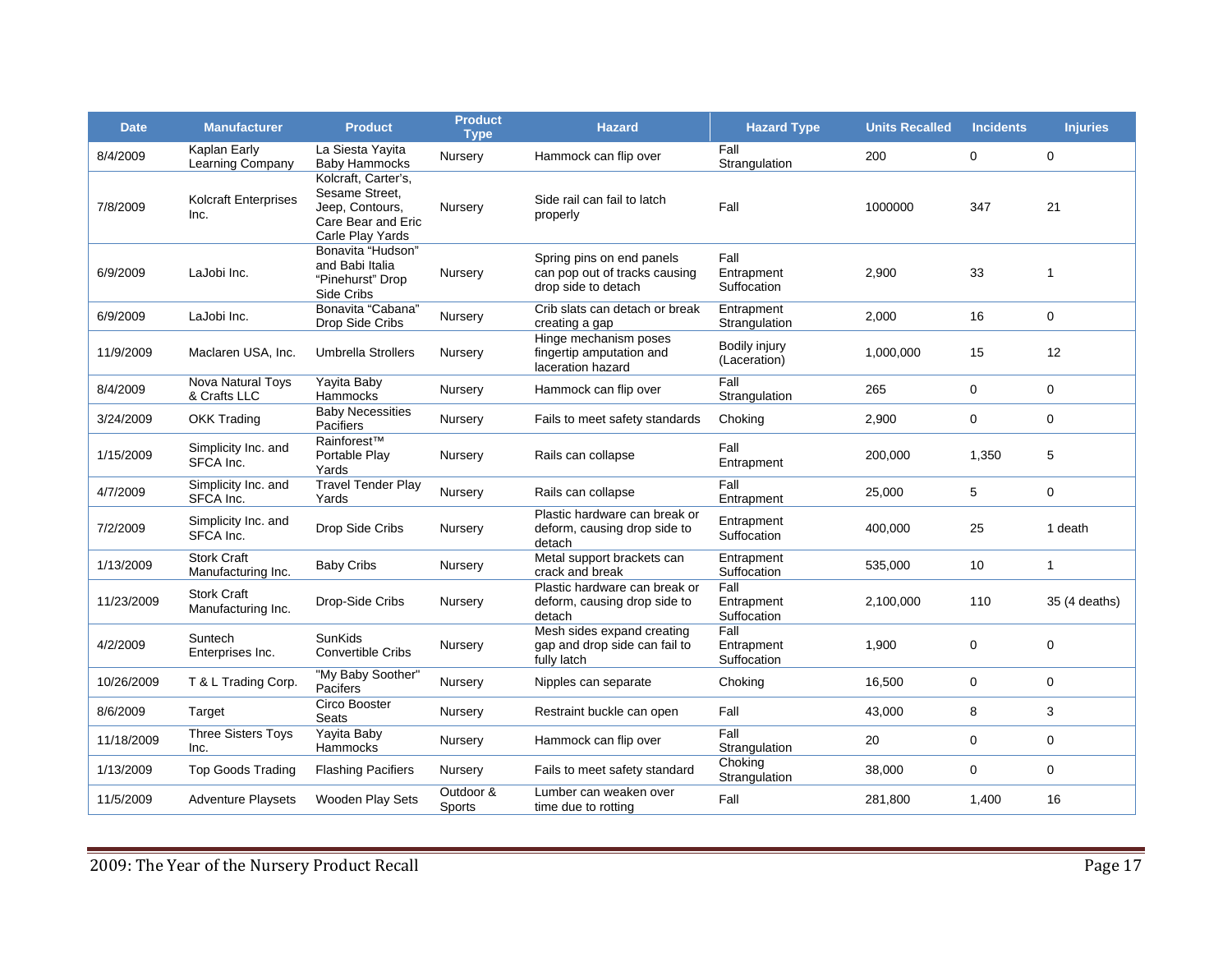| <b>Date</b> | <b>Manufacturer</b>                     | <b>Product</b>                                                                              | <b>Product</b><br><b>Type</b> | <b>Hazard</b>                                                                            | <b>Hazard Type</b>            | <b>Units Recalled</b> | <b>Incidents</b> | <b>Injuries</b> |
|-------------|-----------------------------------------|---------------------------------------------------------------------------------------------|-------------------------------|------------------------------------------------------------------------------------------|-------------------------------|-----------------------|------------------|-----------------|
| 7/9/2009    | American<br><b>Greetings Corp</b>       | DesignWare Sport<br><b>Balls</b>                                                            | Outdoor &<br><b>Sports</b>    | High levels of lead                                                                      | Poisoning                     | 91,900                | $\mathbf 0$      | 0               |
| 3/24/2009   | Aviva Sports, Inc.                      | Leaps and Bounds<br>Trampoline with<br>Safety Pad and<br>Pirate Jump 'N<br>Play Trampolines | Outdoor &<br><b>Sports</b>    | Metal support legs and<br>bungee cords can break                                         | Fall                          | 14,000                | 26               | 2               |
| 6/4/2009    | <b>Backyard Play</b><br>Systems LLC     | Outdoor Playset<br>Gliders                                                                  | Outdoor &<br>Sports           | Retaining rings securing<br>gliders to playset can become<br>loose or detached           | Fall                          | 1800                  | $\mathbf{1}$     | 0               |
| 8/19/2009   | <b>Burley Design LLC</b>                | 2009 d'lite ST and<br>Solo ST Child<br><b>Trailers</b>                                      | Outdoor &<br>Sports           | Axle assembly's internal<br>sleeve can loosen, causing<br>wheel to separate from trailer | Bodily injury                 | 2,700                 | 0                | 0               |
| 5/13/2009   | <b>Fushin USA LLC</b>                   | Fushin ATVs                                                                                 | Outdoor &<br>Sports           | No front brakes, tire pressure<br>gauge, or padding on<br>handlebar                      | Bodily injury                 | 650                   | 0                | 0               |
| 6/18/2009   | <b>JGR Copa LLC</b>                     | 18" Kick Body<br><b>Boards</b>                                                              | Outdoor &<br><b>Sports</b>    | High levels of lead                                                                      | Poisoning                     | 900                   | $\mathbf 0$      | $\Omega$        |
| 7/30/2009   | <b>Little Tikes</b>                     | <b>Little Tikes</b><br>Clubhouse Swing<br>Set                                               | Outdoor &<br><b>Sports</b>    | Missing assembly directions<br>for swing seat harness                                    | Fall                          | 1,950                 | 0                | 0               |
| 6/23/2009   | Loaded Boards Inc.                      | Orangatang<br>Skateboard<br>Wheels                                                          | Outdoor &<br>Sports           | Wheel's core can shear and<br>blow out, causing wheel to<br>separate                     | <b>Bodily Injury</b>          | 1,200                 | 10               | 0               |
| 2/4/2009    | Playland<br>International               | <b>Arch Swing Sets</b>                                                                      | Outdoor &<br><b>Sports</b>    | Metal on swing frame can fail                                                            | Fall                          | 700                   | $\mathbf{1}$     | $\mathbf{1}$    |
| 3/11/2009   | Pronto Sports Inc.                      | <b>DBX Glide Boys</b><br>Ice Skates                                                         | Outdoor &<br>Sports           | High levels of lead                                                                      | Poisoning                     | 600                   | $\mathbf 0$      | 0               |
| 3/12/2009   | Pure Fishing Inc.                       | Shakespeare<br>Casting Game and<br><b>Fishing Kits</b>                                      | Outdoor &<br><b>Sports</b>    | High levels of lead                                                                      | Poisoning                     | 2,600                 | 0                | 0               |
| 8/4/2009    | <b>Russell Brands</b><br><b>LLC</b>     | Spalding In-<br><b>Ground Basketball</b><br>Hoops                                           | Outdoor &<br>Sports           | Bolts can fail, causing unit to<br>fall                                                  | Bodily injury                 | 1,700                 | 0                | 0               |
| 5/26/2009   | Skywalker Holdings<br><b>LLC</b>        | 13-foot Square<br>Trampolines                                                               | Outdoor &<br>Sports           | Straps supporting top of<br>trampoline's enclosure can<br>fail                           | Fall                          | 60,000                | 250              | 0               |
| 4/29/2009   | Under Armor Inc.                        | <b>Athletic Cups</b>                                                                        | Outdoor &<br>Sports           | Cups can break if hit                                                                    | Bodily injury                 | 211,000               | 5                | $\mathbf{1}$    |
| 3/25/2009   | W.C.<br>Bradley/Zebco<br>Holdings, Inc. | <b>Fishing Poles</b>                                                                        | Outdoor &<br><b>Sports</b>    | High levels of lead                                                                      | Poisoning                     | 2,700                 | 0                | 0               |
| 1/15/2009   | Axiom International<br>Inc.             | Sunglasses                                                                                  | Toys                          | High levels of lead                                                                      | Poisoning                     | 5,300                 | 0                | 0               |
| 5/14/2009   | Build-A-Bear<br>Workshop®               | Folding Toy Beach<br>Chair for Stuffed<br>Animals                                           | Toys                          | Chair legs can bruise, pinch<br>or cut fingers while folding                             | Bodily injury<br>(laceration) | 269,700               | 8                | 8               |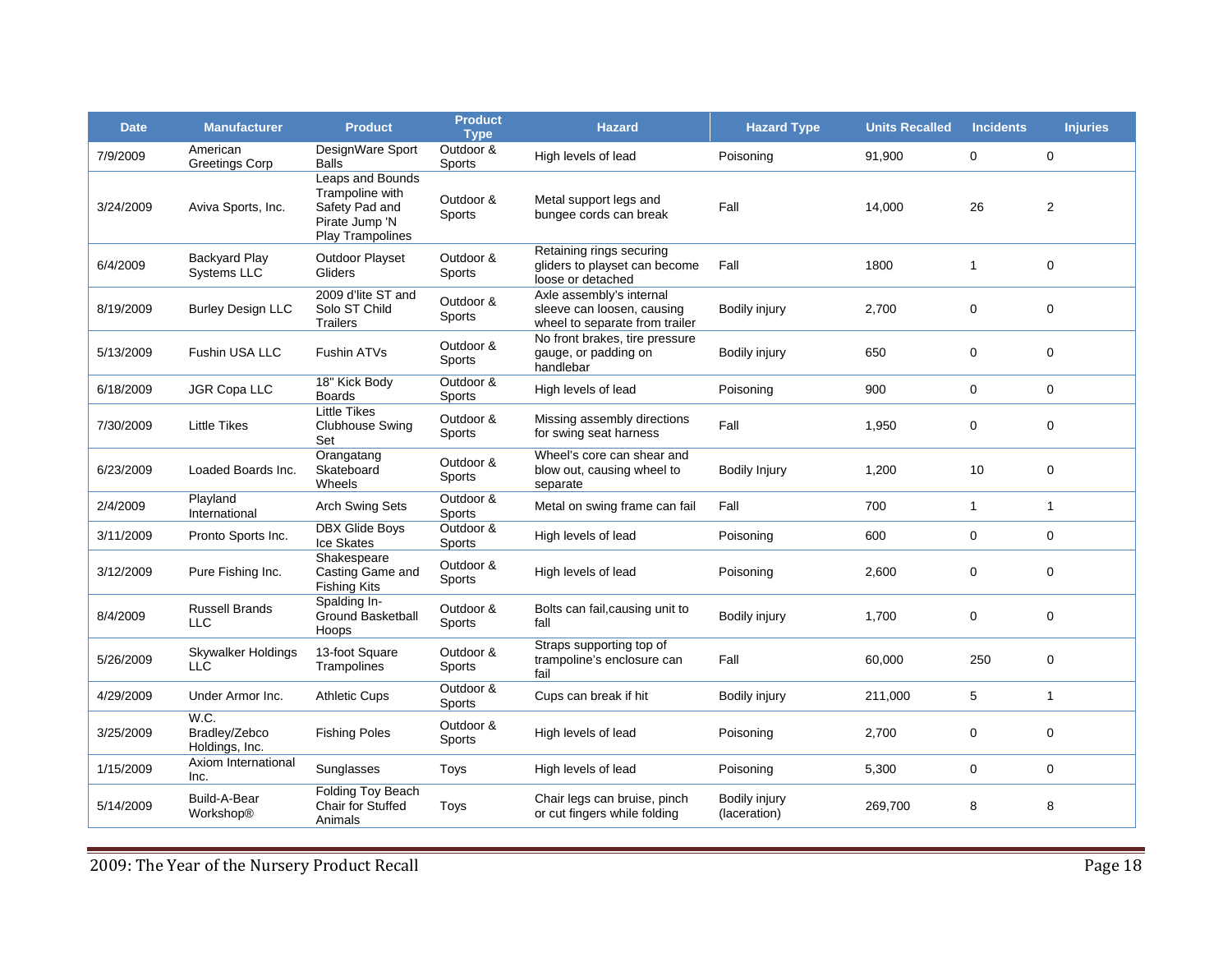| <b>Date</b> | <b>Manufacturer</b>                    | <b>Product</b>                                                                                                | <b>Product</b><br><b>Type</b> | <b>Hazard</b>                                     | <b>Hazard Type</b>   | <b>Units Recalled</b> | <b>Incidents</b> | <b>Injuries</b> |
|-------------|----------------------------------------|---------------------------------------------------------------------------------------------------------------|-------------------------------|---------------------------------------------------|----------------------|-----------------------|------------------|-----------------|
| 2/25/2009   | CBB Group Inc.                         | Mini Pull Back<br>Cars. Cartoon<br>Bubble Guns,<br>Fishing Games,<br>Rattles, Pull-A-<br>Long Cars            | Toys                          | Small parts can detach and<br>high levels of lead | Choking<br>Poisoning | 39,000                | 0                | $\mathbf 0$     |
| 10/6/2009   | Daiso California<br><b>LLC</b>         | Wooden Toys                                                                                                   | Toys                          | Small parts can break and<br>detach               | Choking              | 430                   | $\mathbf 0$      | $\mathbf 0$     |
| 10/6/2009   | Daiso California<br><b>LLC</b>         | Toys, Purses and<br>Pen Cases                                                                                 | Toys                          | High levels of lead and<br>phthalates             | Poisoning            | 130                   | 0                | $\mathbf 0$     |
| 1/29/2009   | DDI Inc.                               | <b>Construction Play</b><br>Sets                                                                              | Toys                          | High levels of lead                               | Poisoning            | 3,000                 | 0                | $\mathbf 0$     |
| 2/12/2009   | Disney Store USA<br><b>LLC</b>         | <b>Playhouse Disney</b><br>"Handy Manny"<br>Toy Tool Set                                                      | Toys                          | Eyes can separate                                 | Choking              | 20,000                | 3                | $\mathbf 0$     |
| 4/29/2009   | <b>DND Imports</b>                     | Dinosaur Play Sets                                                                                            | Toys                          | High levels of lead                               | Poisoning            | 50                    | 0                | $\mathbf 0$     |
| 12/8/2009   | Edushape Ltd.                          | Snap Beads                                                                                                    | Toys                          | Tip of snap bead peg can<br>break off             | Choking              | 40                    | $\mathbf 0$      | $\mathbf 0$     |
| 7/16/2009   | Evenflo Co. Inc.                       | Switch-A-Roo<br><b>Telephone Toys</b>                                                                         | Toys                          | Mirror decal can peel away                        | Choking              | 25,000                | 0                | $\mathbf 0$     |
| 1/27/2009   | Fantas-Eyes Inc.                       | <b>High School</b><br><b>Musical Manicure</b><br>Sets                                                         | Toys                          | High levels of lead                               | Poisoning            | 15,000                | $\mathbf 0$      | $\mathbf 0$     |
| 8/11/2009   | Griffin International<br>Cos.          | Psyclone<br><b>Essentials &amp; React</b><br>Wii 4-Dock Battery<br><b>Recharge Stations</b>                   | Toys                          | Battery pack can overheat                         | <b>Burn</b><br>Fire  | 220,000               | 6                | 2               |
| 1/15/2009   | Infantino LLC                          | Lion and Lamb<br>Grabby Rattles <sup>™</sup>                                                                  | Toys                          | Tail-piece can detach                             | Choking              | 131,000               | 10               | $\mathbf 0$     |
| 3/11/2009   | Infantino LLC                          | Infant Toys                                                                                                   | Toys                          | Fabric can detach                                 | Choking              | 184,000               | 45               | 0               |
| 12/30/2009  | Kendamaspot LLC                        | Wooden Skill Ball<br>Toys                                                                                     | Toys                          | High levels of lead                               | Poisoning            | 300                   | $\mathbf 0$      | $\mathbf 0$     |
| 4/1/2009    | Lakeshore<br><b>Learning Materials</b> | What's Inside?<br>Soft Toy Box                                                                                | Toys                          | Head can detach                                   | Choking              | 4,000                 | 3                | $\mathbf 0$     |
| 7/23/2009   | LeapFrog<br>Enterprises Inc.           | My Pal Scout<br><b>Electronic Plush</b><br><b>Toy Dogs</b>                                                    | Toys                          | Decals can be removed and<br>ingested             | Choking              | 3,700                 | $\overline{c}$   | $\mathbf{1}$    |
| 7/21/2009   | LEGO Systems Inc.                      | <b>Power Functions</b><br><b>IR Remote</b><br>Controls                                                        | Toys                          | Batteries can overheat                            | <b>Burn</b>          | 1,600                 | 4                | $\Omega$        |
| 8/27/2009   | Liquidation Outlet,<br>Inc.            | Force Soldier,<br><b>Pirate Expeditions</b><br>with Parrot, and<br><b>Pirate Expeditions</b><br>with Treasure | Toys                          | High levels of lead                               | Poisoning            | 8.400                 | $\mathbf 0$      | $\mathbf 0$     |